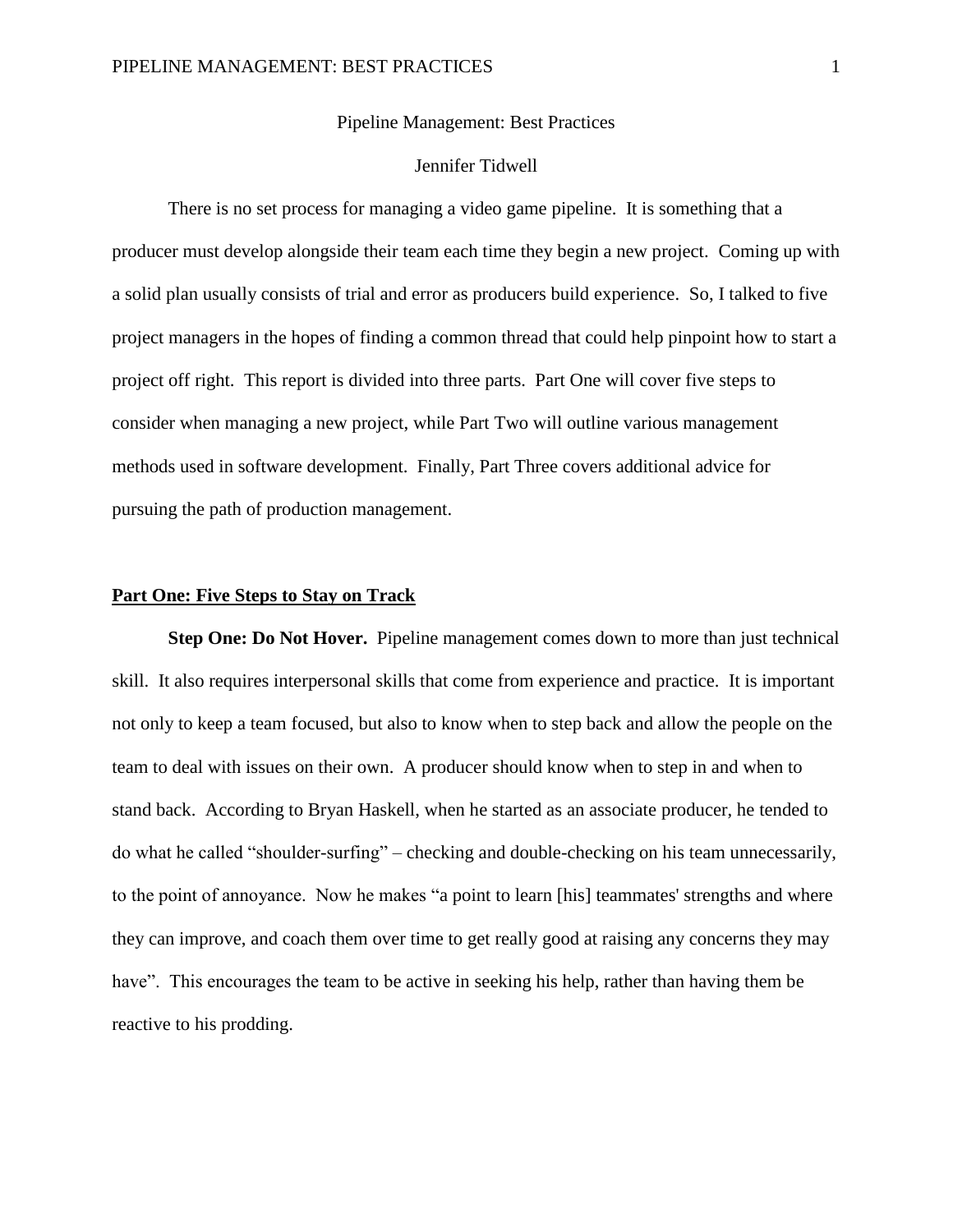The difference between a team that reacts to a producer and one that actively seeks their help is trust. No one on a team wants to believe that they are being unnecessarily scrutinized. It is important that the producer is seen as trustworthy, just like it is important that the producer trusts their team.

Stepping back does not mean stepping down from confrontation. Disagreements between teammates will occur, and mediating those confrontations can be another aspect of a producer's job. When asked about the best advice he had received from other project managers, Haskell said "stick to your guns. I equated disagreements with failure, and tried not to make waves… You should never be afraid to raise your voice if you feel strongly about something, or feel a game will be made better with your ideas". This is not only true of a producer or manager, but of every member of the team. Passion can create disagreements, but it can also create a better product, and it is important that a team is passionate about their job. A producer can be essential in making sure that passion is directed in a way that is good for the project.

**Step Two: Socialize.** When asked about the worst advice he had received as a young producer, Ian Shepherd said that he was told to accept that he needed to always be available, and that he could "not separate [his] personal and work lives because this is video games". Ian believes that a producer should not sacrifice their personal life for the professional one, nor should they need to. He says that it is possible to "have it all". A simple way to do this, which also contributes to a better work environment, is to make friends with colleagues.

My friend and former colleague Ari Patrick, who began his career at ID Software, is currently a project manager at Reel FX Creative Studios. I have witnessed first-hand Ari's dedication to cultivating his team's morale. While he is dedicated to keeping the team on track with daily meetings, he also plans social outings for the team to take together. These events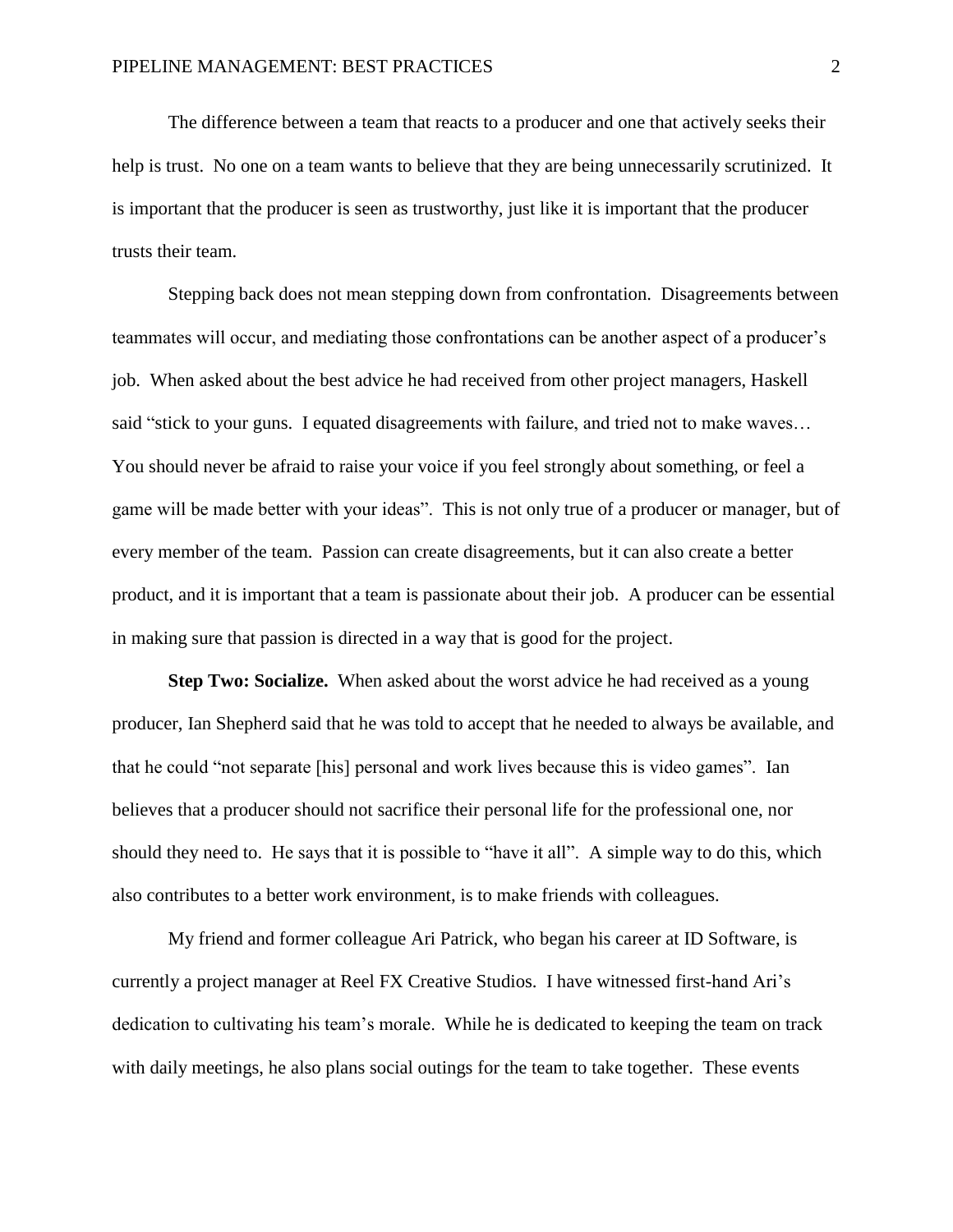ranged from group lunches to an entire half-day off from work to ride bumper-cars. Teambuilding can be incredibly simple when done at a gradual, organic pace.

"I spend a lot of time working to understand people's motivations, what problems they see, and how they would resolve them," Ari said. It does not mean that he can instantly fix every problem, and I have also seen how people can negatively react to the number of meetings he plans for his team. However, Ari is dedicated to making sure that everyone knows he is available to his coworkers if they need him, both on and off the clock.

**Step Three: Look for New Information.** Personally, I consider this step to be one of the most important. So much of a producer's job is mediating not only between people, but between their disciplines. When speaking to the five different managers, each one mentioned the idea of remaining up-to-date on new information in one way or another. Bryan Haskell said, "Actively seek out new information to grow your skills…. Keeping abreast of the latest technologies, trends, and development methodologies… will make you a much better producer than one who sits on their laurels and grows their abilities and knowledge via osmosis."

Producers and project managers are often assigned to individual departments that together make up the entire video game. For example, Ari is the project manager for the technical directors at Reel FX, not the entire crew of a film. This means that he needs to understand the work that goes into being a technical director. Jeff Mills told me, "If you don't have background in the disciplines you're managing, do your best to learn the day-to-day processes required…. When programming fell into my purview, I spent a great deal of time interacting with the programming staff to learn the pace and range of their work…."

Having knowledge of how to do the job a producer is managing makes them a greater asset to the team. It gives team members another person to bounce ideas and problems off. That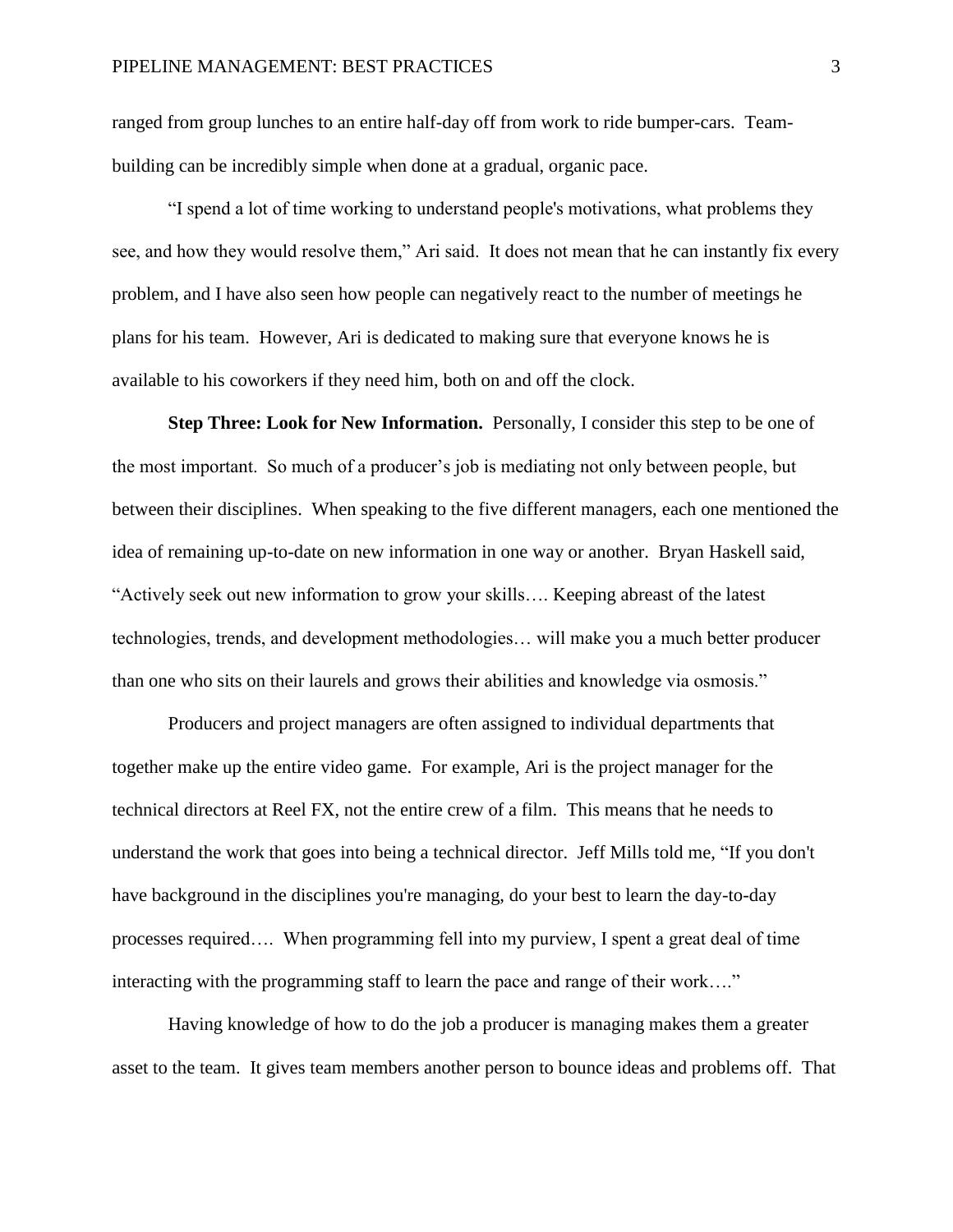is a producer's major responsibility: to be a problem solver. Brandon Johnson of Game Circus told me, "Never should the words 'well, that's not my job...' come out of your mouth, or even run through your mind. Your primary focus is to remove any impediments that the team is facing." Scheduling, task management and communication are all tools a producer creates to help their team solve problems and operate on a clear path.

**Step Four: Make Cuts Where Needed.** A sometimes difficult but necessary choice that producers must make is when to make cuts to a project. This does not always mean cuts to the scope of the product, it can also mean making cuts to the team. There can be multiple reasons for letting a teammate go. The game design pipeline can often be envisioned as a staircase, which each step being a different discipline or piece of the team. Certain disciplines rely on others, so scheduling artists, or animators to begin and end at different times is an important consideration.

As a project grows, however, the schedule might change. Team members may need to be kept for longer periods, or for shorter ones. That is a decision that can be difficult to make for a producer. It is a balancing act: balancing the needs of the project with the needs of the team. A careful thing for a producer to consider is not taking too much of a project onto themselves, because no matter their intent, their work will trickle down to the rest of the team. "It's easy to agree to things, especially when you're fresh in the position and eager to prove yourself. A noble 'go get it' attitude for sure, but if the goal is unrealistic… you're setting the team up for failure," says Brandon Johnson. Knowing what to scope, as well as where and when to scope it, can be a difficult question to answer, but knowing how to approach the situation comes from team communication and experience.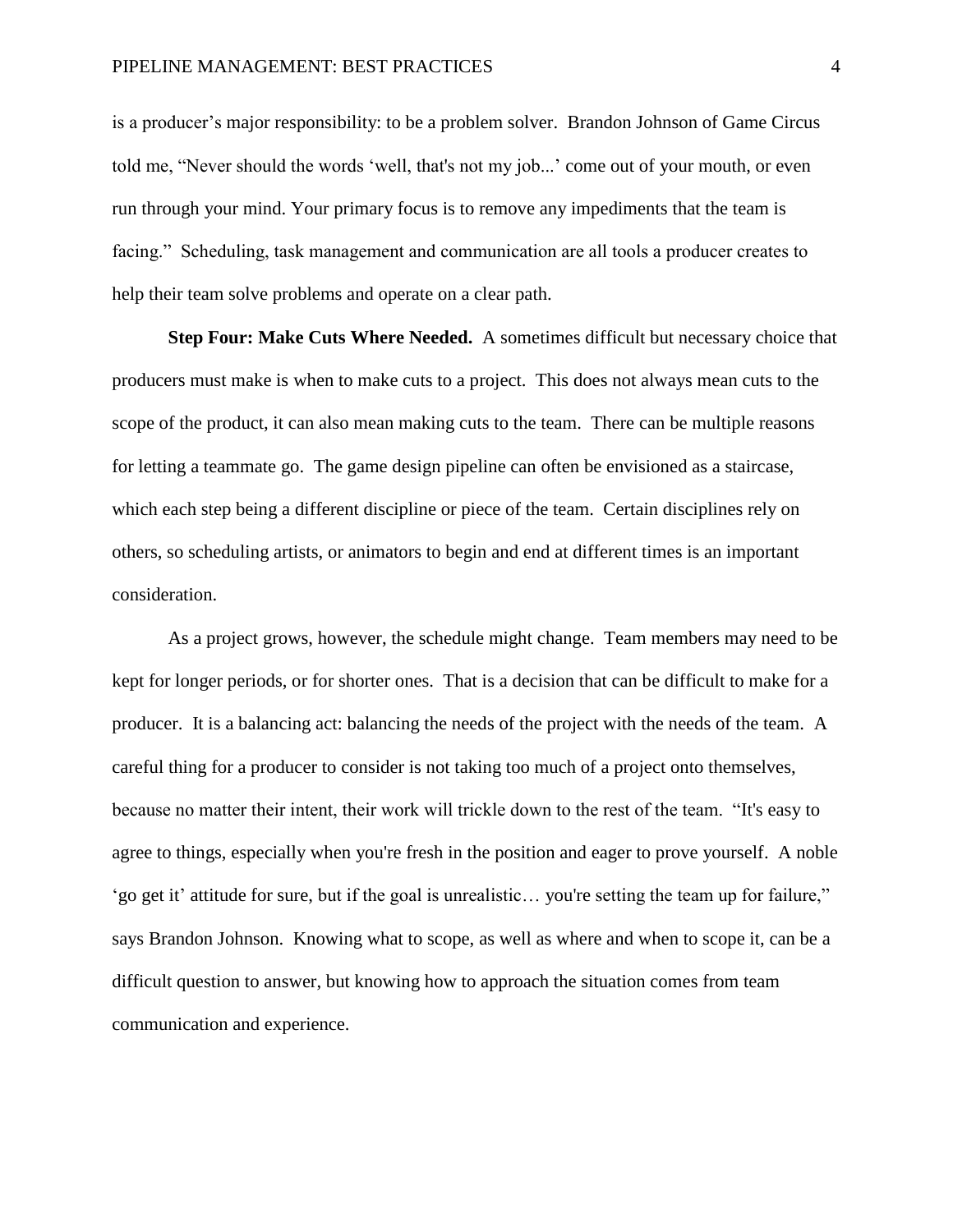Another reason to make cuts to a team is if someone on the team is too difficult to work with. It is part of a producer's job to work with people they might not like, but there comes a point when difficult coworkers become a detriment to the project. A producer cannot be afraid to let someone go if their attitude is unprofessional or unacceptable, no matter how talented they are. It is the same with the project itself: sometimes a great idea is simply not working and needs to be cut. Often there is just not enough time in the schedule and the project must be scoped. These are the decisions that a producer must be capable of making.

**Step Five: Know the Project's Needs.** It is important for a producer to understand the people on their team, and what they need. It is equally important, when beginning to plan for the project, to know what the *project* will need to succeed. There are multiple methodologies that producers can use for managing a project, as well as different software programs that cater to these different methods. A popular method is Scrum, which is a framework that focuses on iterations, which makes it ideal for large software development projects and teams.

When asked if he preferred Scrum or another method, Haskell told me, "I've found… that the type of project management applied to a project should fit the requirements of the project itself". Haskell states Scrum is appropriate for projects where there is technical uncertainty, but it is not the only choice, and it is not always the best method for the job. "If we're developing something… which doesn't have a lot of unknowns, you can get away with something like Waterfall, where the tech design is pretty well concrete from the outset." Waterfall is a model that focuses on sequential design, where the process trickles downward through distinct phases, unlike Scrum which is a continuous loop. Both methods have their advantages, but neither is perfect for every project. It is up to the producer to know what the project needs, and to find and adapt a method that suits those needs.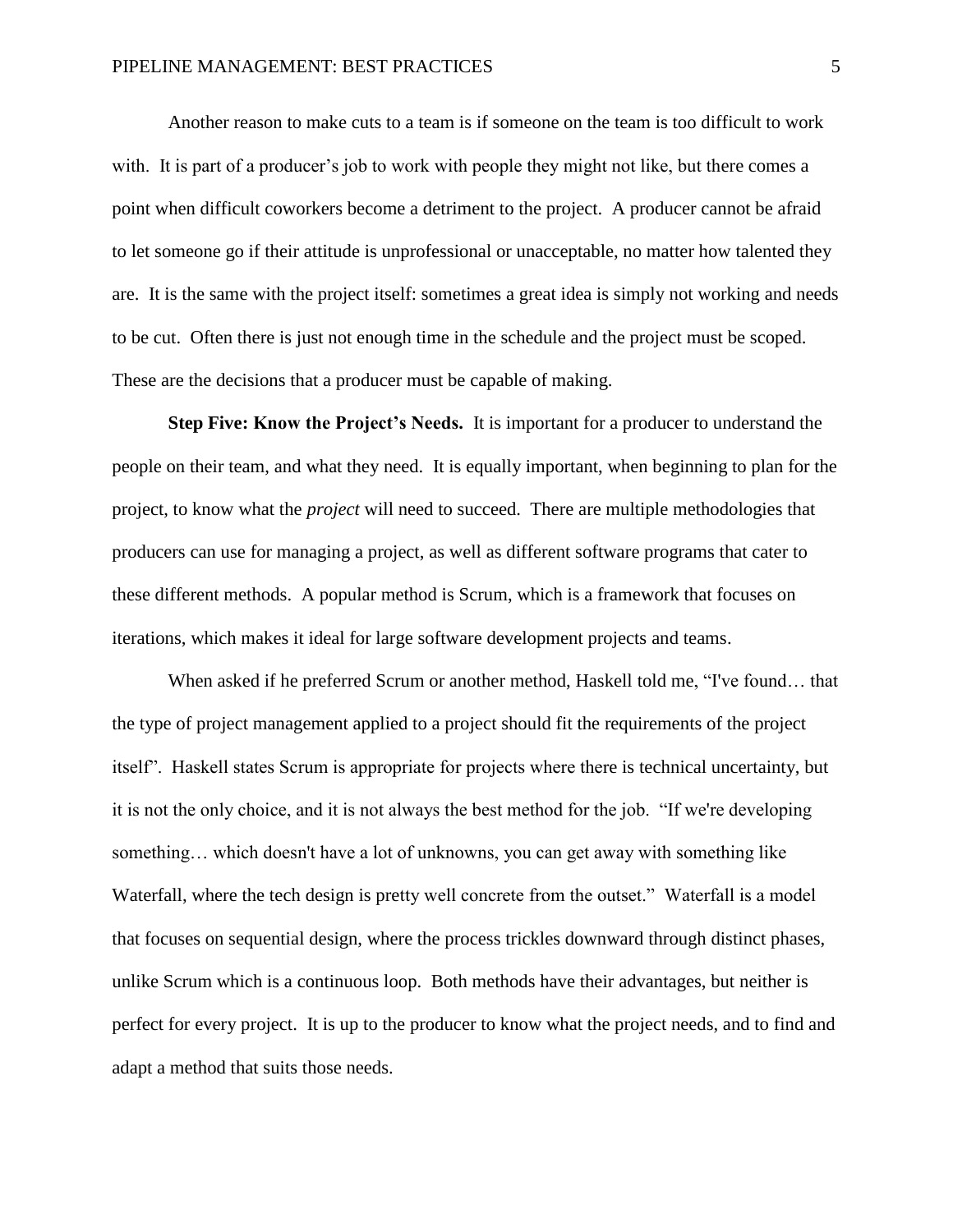These methods are not tied to any piece of software. That is another decision that a producer must make: what software will work best with the chosen management method. "I start with *Microsoft Project* to build the framework for a schedule for the entire project, but in day-today task tracking, I use checklist apps like *Todoist* that allow sharing among team members, assigning and nesting tasks," said Jeff Mills.

Many software packages, like *Todoist*, offer free and premium (paid) versions of their software. A premium version of *Todoist* allows for more tasks to be active and tracked at one time. Other software, like *Fogbugz*, which is utilized in the ATEC Game Production Lab, has prices based on the number of users on a team. It is good to become familiar with the practical applications of many types of task-tracking software, as they are likely to share many similar traits. Many companies also use proprietary software, so having a host of experience with multiple packages can make learning a new software easier each time. An experienced user can make the software a company chooses work to their advantage.

Not every project will use the same management method, which is why it is important to take the time to truly understand the project before settling on the method and software the team will use moving forward. Placing this step below *Socializing* is also deliberate, as it should come after a manager learns more about their team. "When I started my career, process was king - I believed a well designed (sic) process could eliminate/mitigate nearly any issue," said Patrick. "I have since learned that the best processes are the ones built around the team." This means that a producer's process is always changing to suit the dynamics of the team and the project itself. It is important to familiarize oneself with multiple methods, to be aware of which one will best suit the team and the project.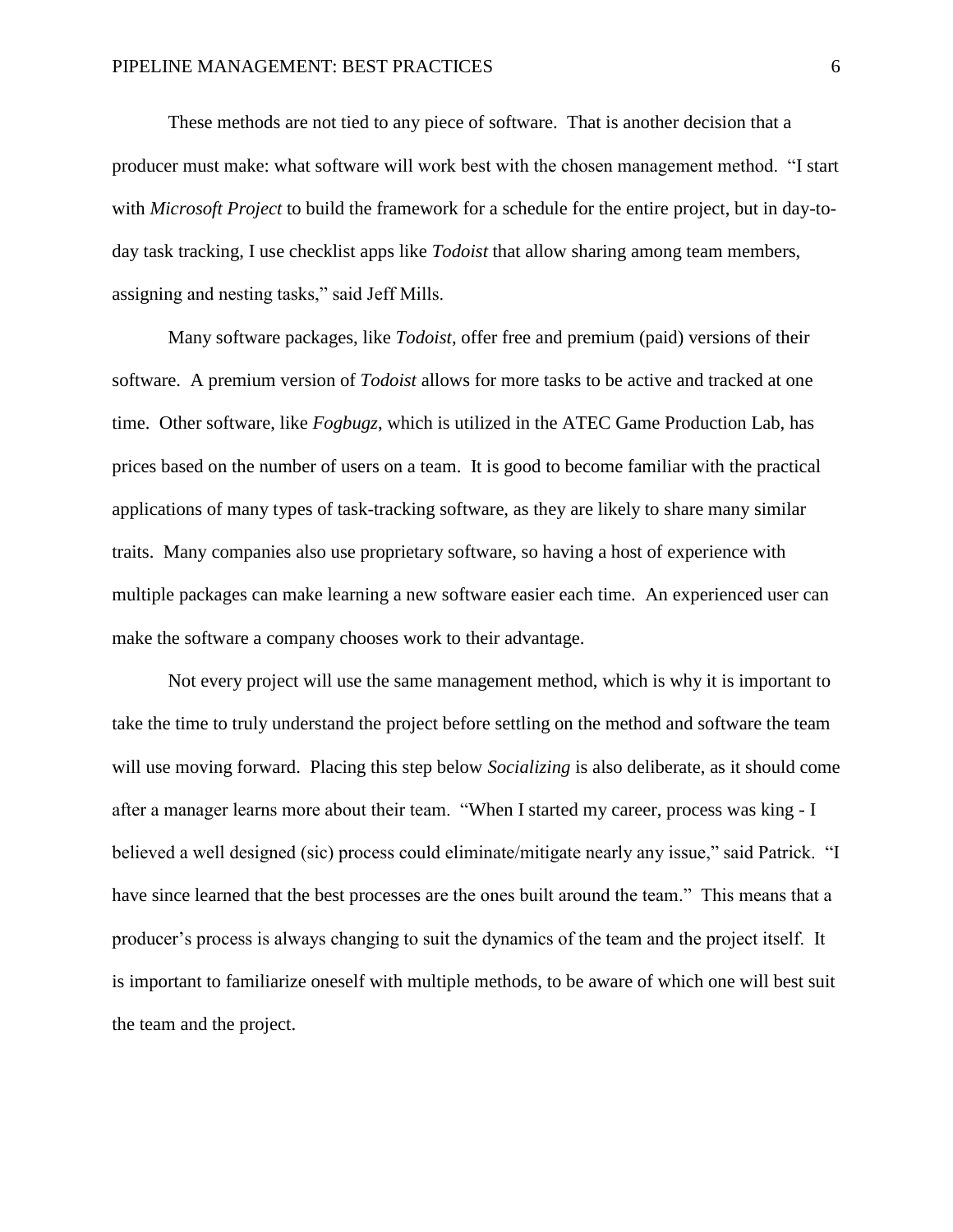### **Part Two: Management Methods to Consider**

All the management methods listed below fall into the category of Agile software development. Agile is not a single method, but a series of different methods that all promote customer satisfaction through early delivery, welcome changing requirements, and encourage flexibility, even late in the development cycle. The larger a team gets, the more important it becomes to have a solid plan to work with. According to Jeff Mills, "Agile techniques mitigate this loss of productivity to a certain extent by intermingling the disciplines and maintaining some focus across the entire team, albeit in fragments."

**Scrum:** When I first began learning more about video game production and pipeline methodologies, Scrum was the first method I learned about. It was also the most common. Scrum is a cyclical framework that requires a significant amount of planning upfront to be successful during the main phases of the project. The Scrum process is filled with specific terminology which can confuse those that have never used it before.

The first step in the process is to create the product backlog. This is a prioritized list of everything that needs to be accomplished in a project. After the backlog is created, it passes to the sprint planning phase. The team picks a task from the top of the list and proceeds into a "sprint" – a period to work on the task, with a hard deadline. Scrum focuses heavily on both flexible deadlines and daily communication (called a "daily scrum") between team members (Why Scrum?, 2015).

However, the larger a team becomes, the more difficult it can be to implement the daily meetings outlined by the Scrum method. If everyone must be present for a meeting every single day, this can slow the process down. Some team members may prefer to be working on their tasks instead of discussing their current status. A way to lessen this frustration can be to divide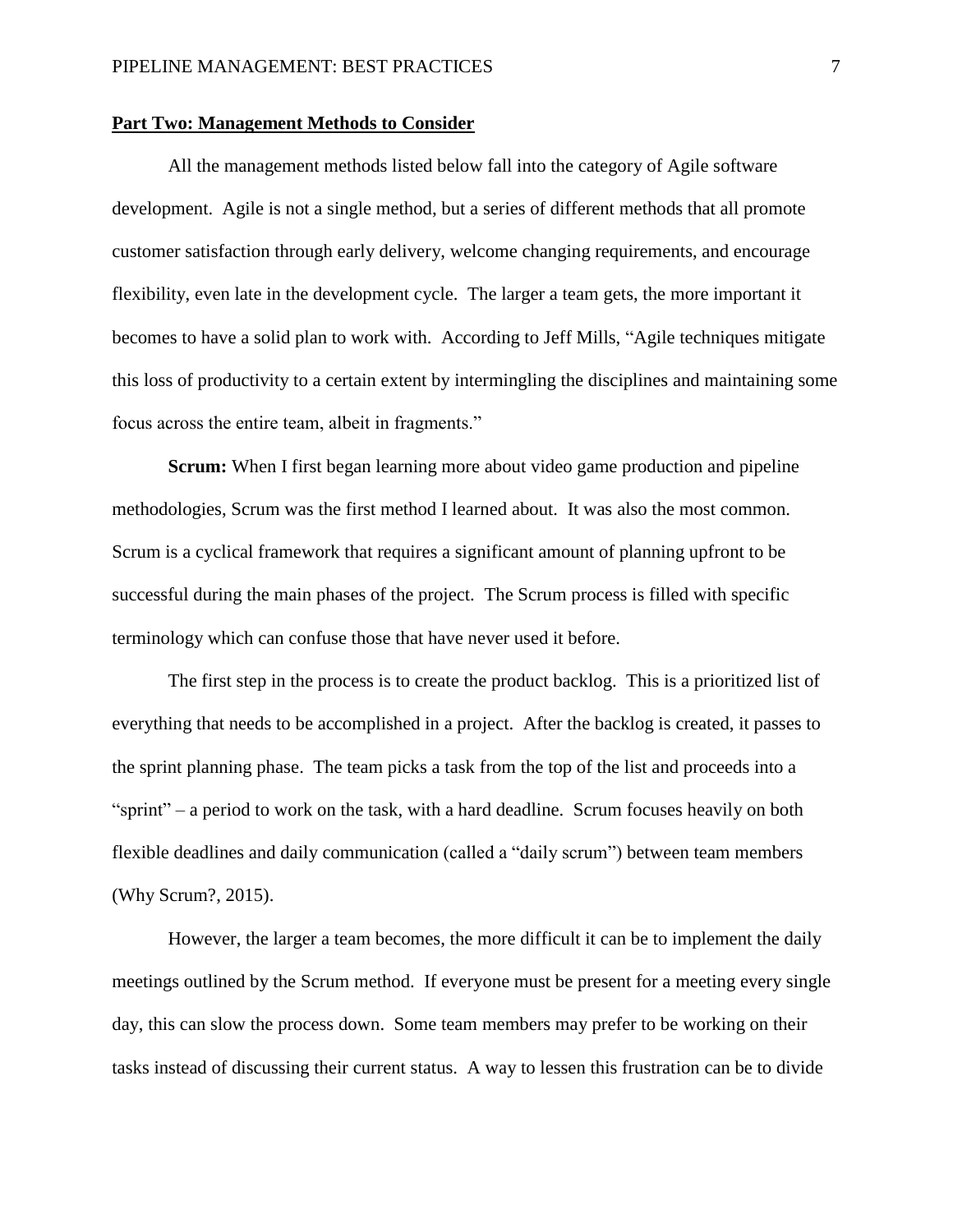the daily scrum into smaller groups of people, or only require attendance from those that have something important to share and discuss.

**Waterfall:** As mentioned above, the Waterfall model operates on a sequence of events. Actions are done in phases, which move from one to the other in a downward fashion. There are seven phases in total, beginning with Definition Study/Analysis, and ending with Management and Maintenance. Each Phase must be completed before moving on to the next phase, ensuring completion and polishing of necessary tasks before moving on to the next step (The Waterfall Model, 2015).

This is also a method that relies heavily on documentation. One advantage of this is that it allows team members that are brought into the project after it begins to have a clear point of reference for their work. It is a good method to use when the project is well planned from its inception, and creates a framework of steady, solid design. However, it is not as flexible when it comes to external factors or changes late in the development cycle, due to its linear nature.

**Extreme Programming (XP):** Much like Scrum, XP is a methodology that focuses on communication and feedback. It utilizes a series of core practices called the Twelve XpXtudes. These twelve practices are further divided into four categories: fine scale feedback, continuous process, shared understanding, and programmer welfare. A team that functions on the XP method works around a business representative called "the Customer", who lists the goals and priorities of the project, steering the team towards the goal.

Ron Jeffries, who writes extensively on XP on his website, said, "The best teams have no specialists, only general contributors with special skills" (Jeffries, 2011). XP seems highly focused on making sure everyone feels as though they are on equal footing with everyone else on the team. In my experience, this philosophy of equality is only sustainable in small teams, and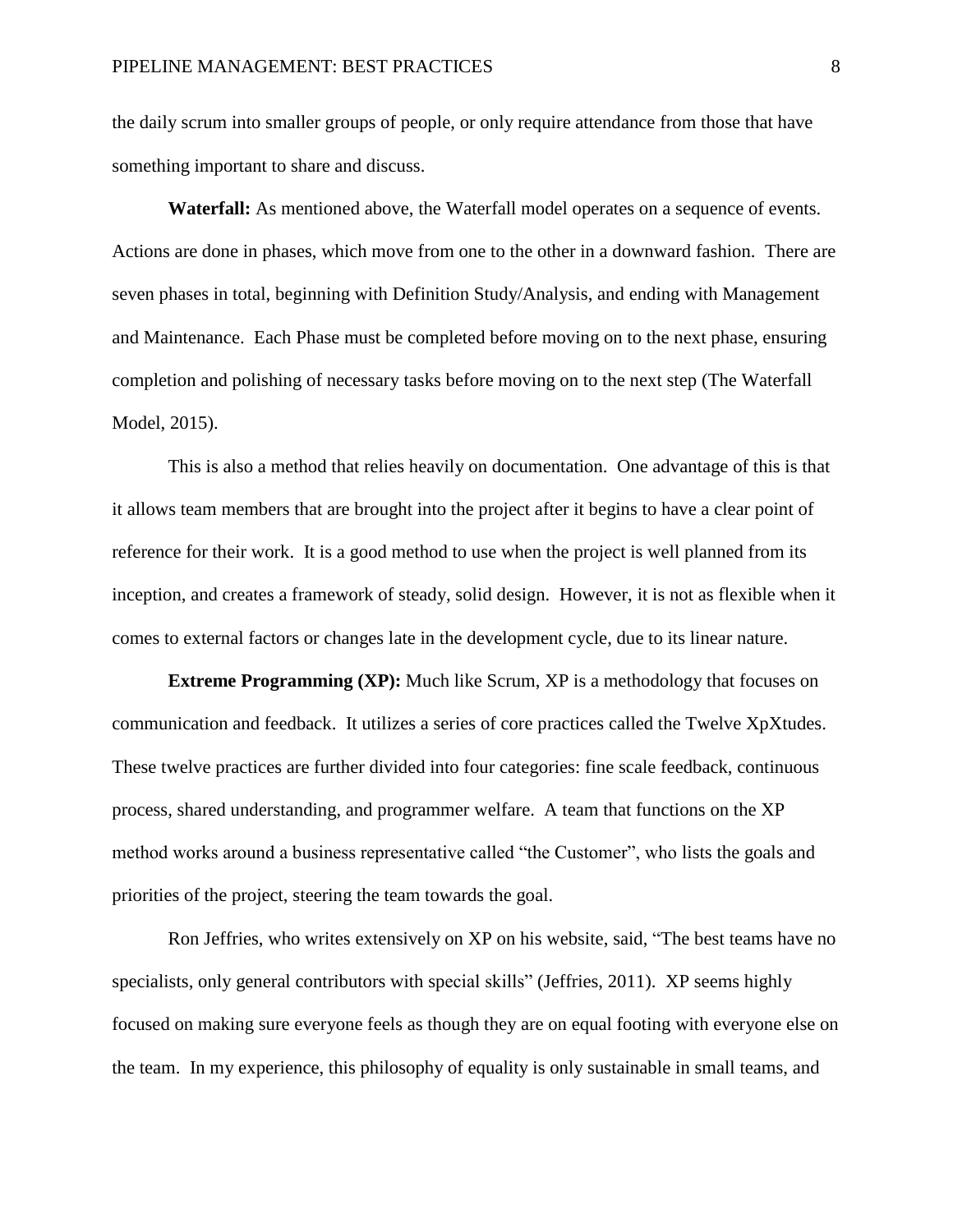only for a short period. The larger a team becomes, the more necessary it is for other members of the team to step into leadership roles.

**Lean Software Development (LSD):** The Lean system is an adapted methodology that originated from the Toyota Production System. Lean manufacturing operates on the idea of eliminating the "seven wastes", or "muda" – which is Japanese for futility or wastefulness. LSD operates on a similar set of seven principles that were adapted to the software development space by Mary Poppendieck and her husband, Tom Poppendieck, in their 2003 book *Lean Software Development: An Agile Toolkit.* These seven principles are:

- 1. Eliminate Waste
- 2. Build Quality In
- 3. Create Knowledge
- 4. Defer Commitment
- 5. Deliver Fast
- 6. Respect People
- 7. Optimize the Whole

When asked which methodology he prefers, Ian Shepherd expounded on his appreciation for Lean, which he also relates to a similar method called Kanban. Lean, he says, allows the producer to "just feed work into the woodchipper (sic) and it gets done. Long term plans are usually worthless and [in my opinion] the best way to get something done is to begin. It's also light on meetings, syncs, and other [bullshit] that vampires away time from my engineers."

## **Part Three: Additional Advice**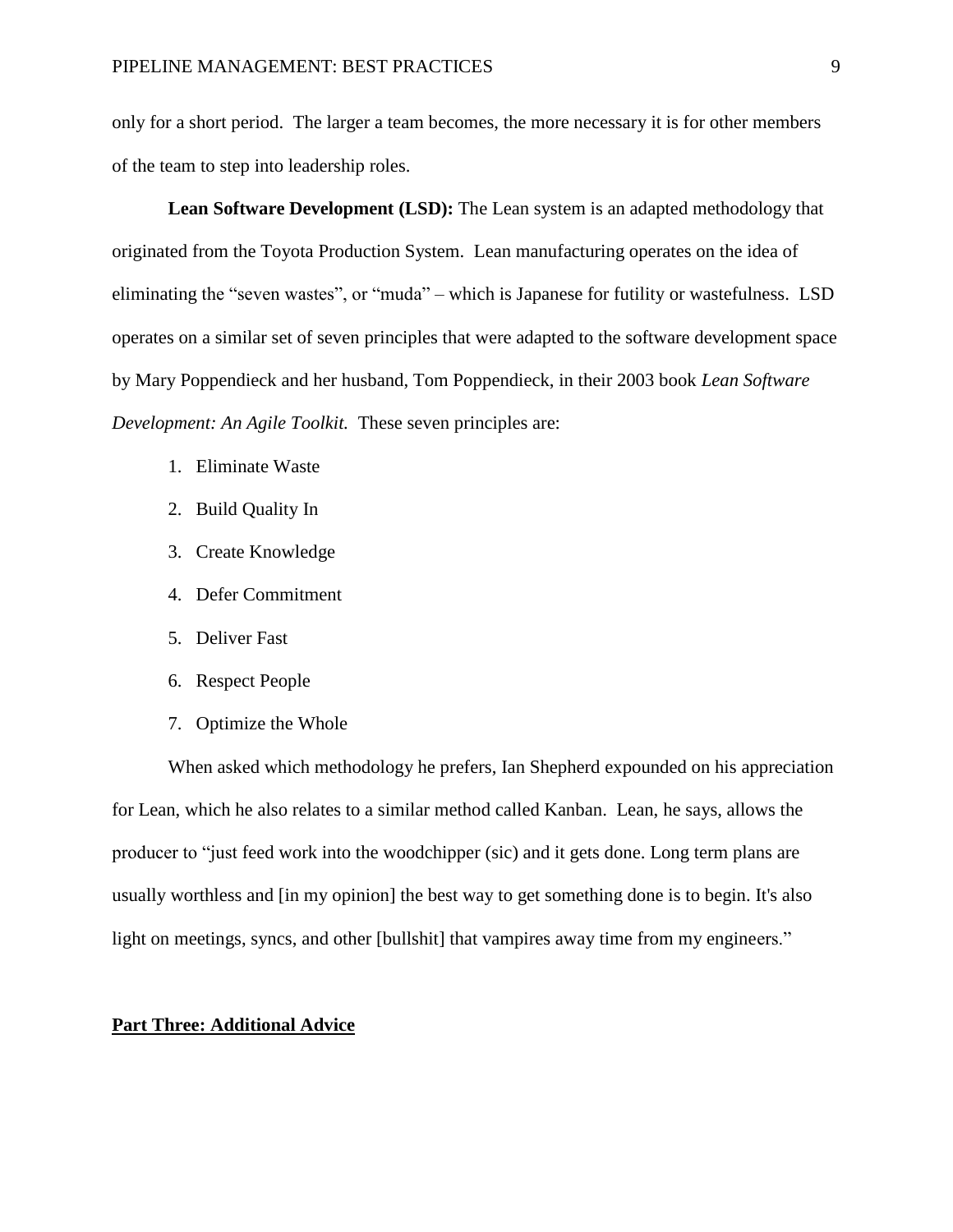**How Team Size Changes Every Aspect.** The size of a team will vary with every new project. Video game teams can range from two people to over two hundred. "My best experiences have been teams of two or three programmers, one to four scripters and five or six artists," said Jeff Mills. "At that size, I was able to maintain complete awareness of all aspects of the game while still overseeing the final scripting that combined all the assets into a final game." The larger a project becomes, the more project managers are needed to handle the day-to-day processes. Unsurprisingly, the other four managers I spoke to all seemed to share Mills' view of preferring to work with smaller teams.

A larger team can also diminish the feeling of comradery that is important to the social step listed in Part One. However, while making small, tight and polished games is easier with a limited number of people, there are certain benefits to larger teams. "Working on a big team affords you the opportunity to make some VERY cool games," says Bryan Haskell. However, he quickly adds, "When you're working with a sizable development team - often numbering in the hundreds or more, and spread out across the globe - an effective, flexible communication plan becomes absolutely essential to success."

**Prioritize Experience over Certifications.** Of the five people I spoke to, only one of them began their career in the video game industry as a producer. Two of them began in the video game industry as a customer service representative (CSR), and another began as a quality assurance (QA) tester. These are entry-level positions that an aspiring producer should not shy away from. Brandon Johnson gave his thoughts on the importance of beginning in QA: "Starting in QA provides you with a deep understanding of the production pipeline and really gives you critical insight on process flow." He adds that beginning at the bottom, in the QA department,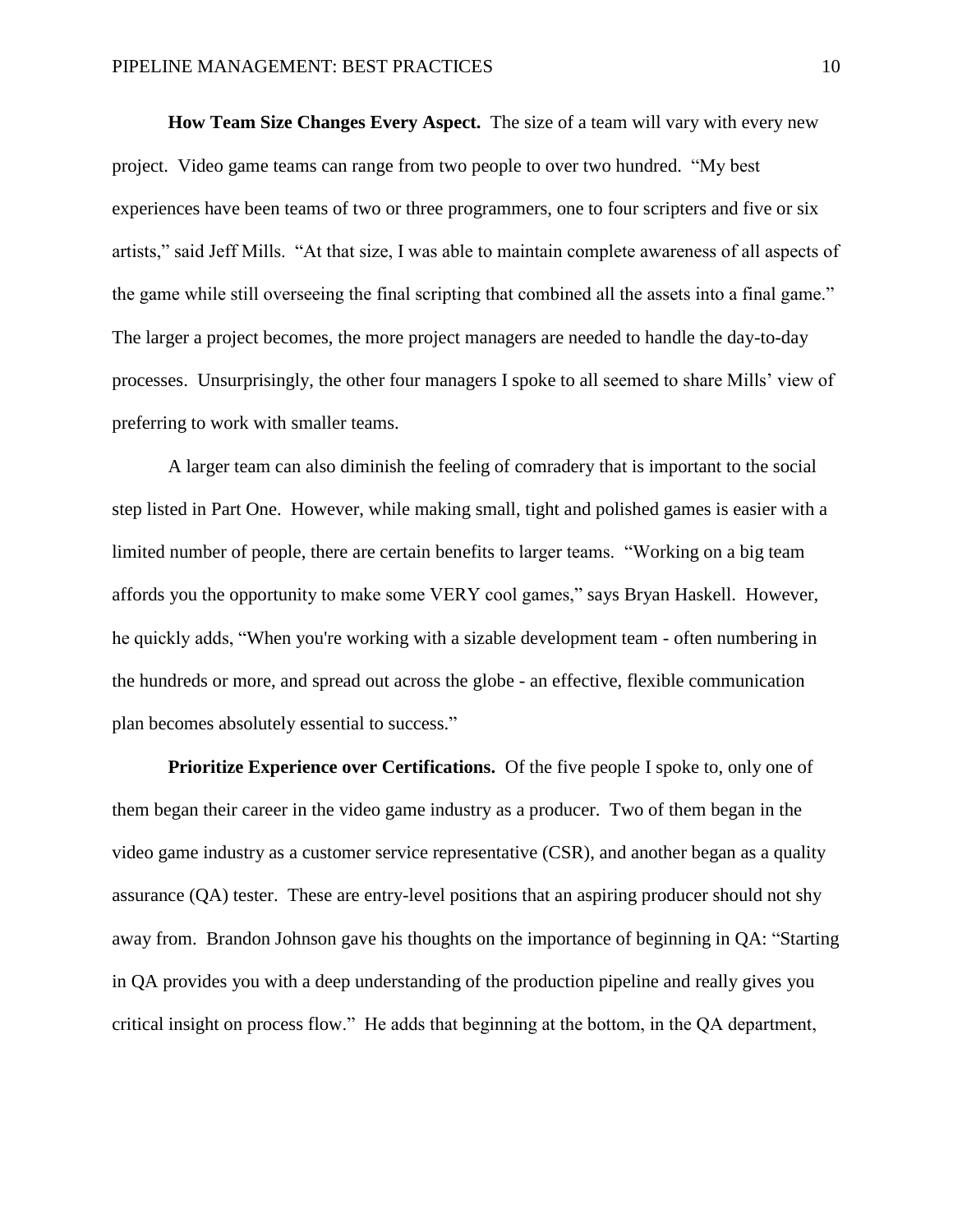will also tell someone a lot about a company. "A company that doesn't view all pieces of the puzzle as valuable is an organization you don't want to be a part of."

Ari told me that his first professional job was as an associate producer. When I asked him about some of the worse advice he had received, his answer surprised me: "To prioritize getting certifications over working… because employers care more about certifications than some small game you made. Looking back, I wholeheartedly disagree with this advice." This is not to say that proof of education is not valuable, but that proof should supplement practical experience. This need for experience is one reason many producers begin in entry-level positions.

As mentioned above, certain methods like Scrum offer certifications courses. There are several certifications project managers can pursue, they are not a substitution for practical experience. While both Ari Patrick and Jeff Haskell are Certified Scrum Masters, and Ari has said that he plans to receive his Project Management Professional as well, he insists "certifications mean nothing without practical application…. Certifications should supplement experience, not be a prerequisite for it."

**Keep Everything.** Taking notes seems like an incredibly obvious tip to provide new producers, but sometimes the most obvious advice is often the most overlooked. When I first began managing projects in Game Lab, my only notes were in emails that I sent to my teammates. These emails were overly long and difficult for my team to hone in on the feedback specific to them. They also were easily lost among other emails in my inbox, and so it was difficult to reference them later. I also stubbornly refused to make backups, which caused me no shortage of grief. There are many times when I almost lost entire project files due to a mixture of server, computer and human errors.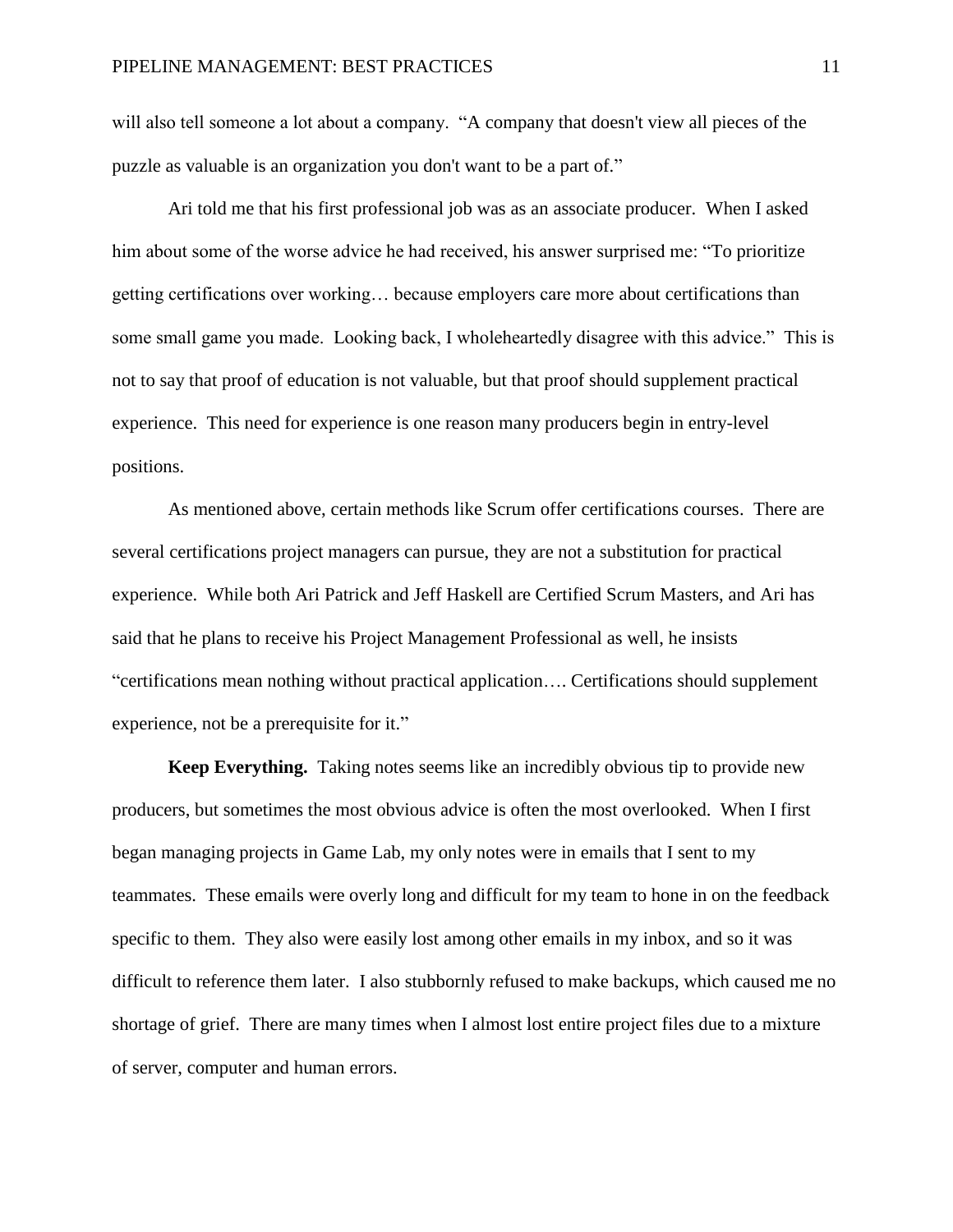Ari seems to have learned a similar lesson during his time as a project manager, saying he now takes "notes, pictures, and backups of everything, because the number of times I've needed to reference something from a couple years ago or repurpose an old spreadsheet has been astounding." This is especially true of code samples and schedule templates. It is much easier to rework a template to suit a new project than to rebuild it from scratch. Research and record keeping can save precious time.

**In Conclusion.** A producer's responsibilities are numerous, and difficult to teach. It is something best learned through experience. This includes having both successes and failures, and learning to recognize what works and what does not. There is no set path for becoming a producer or project manager, just as there is no set management system for every project. However, I do hope that the steps, methods and advice I have outlined in this paper will help aspiring producers understand what to expect and provide them with ideas for how to tackle their next project.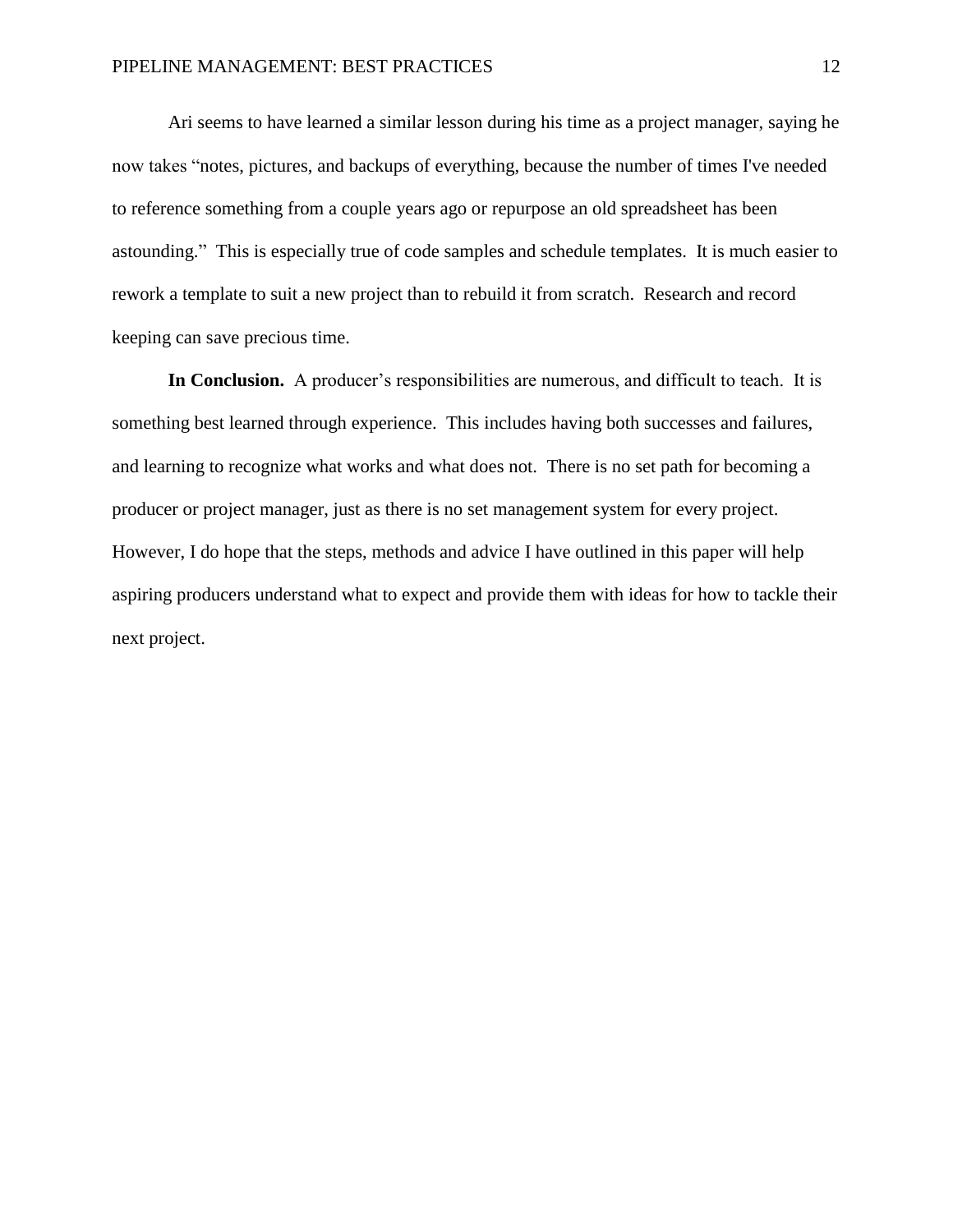## **Appendix – Interview Transcripts**

## **1. Did you begin your career as a project manager or in another department?**

I began my career as a tester at Nintendo of America. Then the progression was up the ladder of QA, then moved over to Design, specifically Level Design. After that I switched to Production where I am currently. – *Ian Shepherd*

Like most people who get into Production in games, I didn't start out there. My first "games" job out of college was as a temp customer support representative at a portal games site - making minimum wage! It definitely wasn't what I was hoping for, but since I knew breaking into games was (and is) pretty hard, I stuck to my guns and did the best work I could. As luck would have it, I discovered and applied for a production internship at THQ, and once that concluded, I got lucky and scored my first Associate Producer role at a studio down in Houston... which helped define my career from there.

So, it was a lot of lucky circumstances that got me to where I am today. I enjoyed every job and every new opportunity between then and now, and I consider myself very fortunate for the chances I've gotten to prove myself. – *Bryan Haskell*

I began my career as an artist, but the studio I joined fresh out of college lacked management and direction. I took on the added responsibilities of a manager to facilitate the delivery of art into the game engine developed by the studio. – *Jeff Mills*

Professionally, yes, my first job was as Associate Producer at id Software. Before that job though, I worked on a ton of mods and small game projects - some in a project management capacity, some in marketing, testing, design, etc. – *Ari Patrick* 

I actually began my career in the game industry as a Quality Assurance tester. I couldn't be happier that I decided to start there and highly recommend that for anyone looking to break into this industry, regardless of their "end game" goals. Starting in QA provides you with a deep understanding of the production pipeline and really gives you critical insight on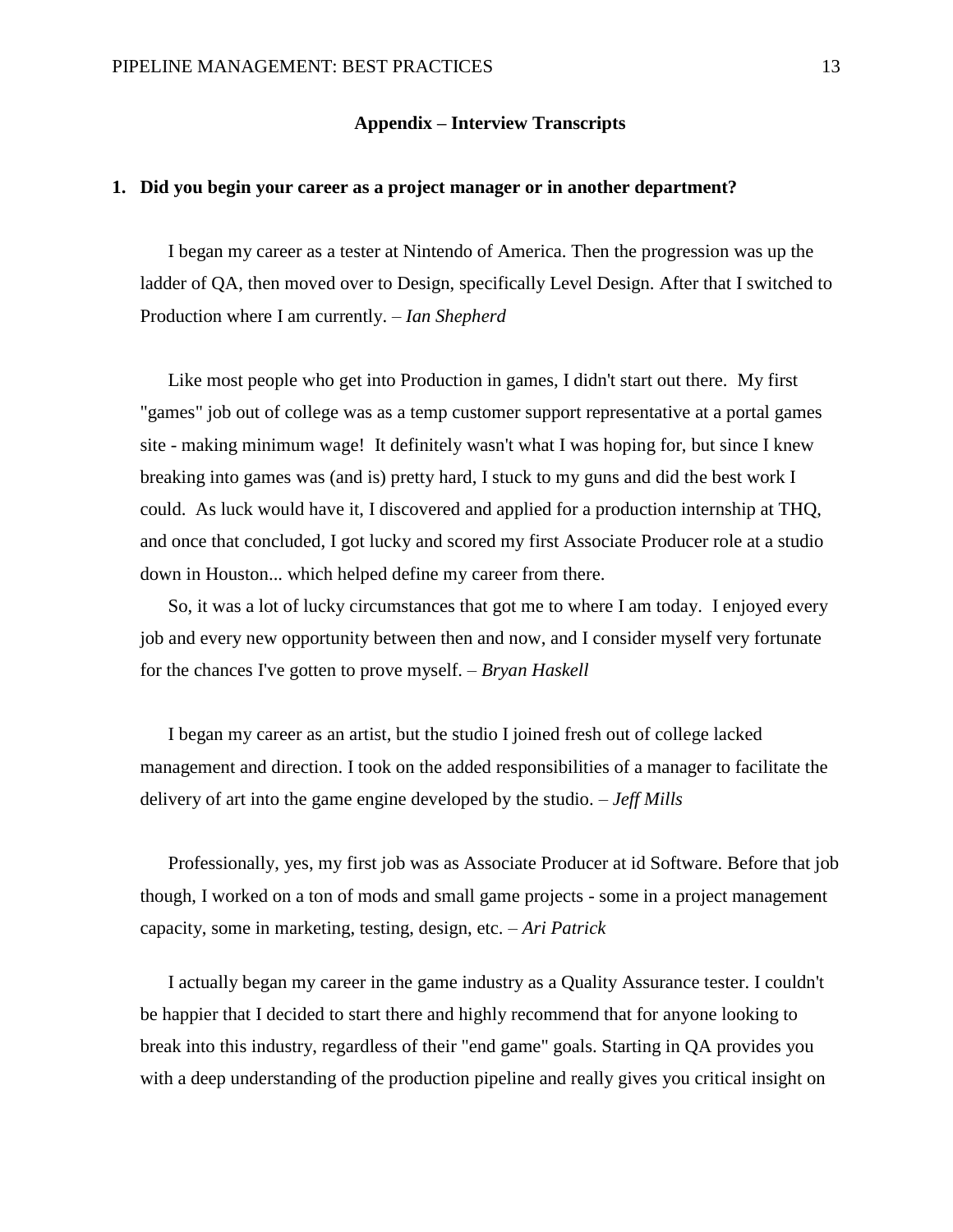process flow. It's worth noting that our industry has shown to not always show appreciation or give deserved respect towards the QA team. It's a sad reality, but often you'll see QA segregated from the rest of development and actually discouraged from interacting with teams outside of QA. I strongly advise anyone looking to join a team to do their research. Invest the time to really find out how QA is viewed in any organization you're looking to join. A huge red flag is a company that's not inclusive. A company that doesn't view all pieces of the puzzle as valuable is an organization you don't want to be a part of. – *Brandon Johnson*

### **2. What is the first project you managed?**

My first project in a Production capacity was an online slot machine game for a small studio. We were bought out by Zynga and I was on their Casino division from then on, working on Slots, Bingo, and other titles. – *Ian Shepherd*

My very first project was at THQ, Inc., where I helped manage the recording and cataloguing of motion capture, voice-overs and audio for Smackdown vs. Raw 2008. It was only a small piece of a much larger machine with many moving parts, but I sincerely enjoyed my role. I also got to work with the game's story and some great wrestling personalities (they're actually very tame and normal in person!). Most producers' first runs will be tasked with managing a smaller part of a bigger game - and my advice for small roles is the same as for big roles: learn as much as you can, and take those learned lessons to heart as you go on to bigger, better stuff. – *Bryan Haskell*

Return to Krondor, a PC RPG. I managed the schedule for the art department. For my next project, Nocturne, I took full reigns as producer over all departments. – *Jeff Mills*

I was Associate Producer on a total-conversion mod for the Unreal Engine title "Warm Gun", which was a "Best FPS Mod" finalist in Epic's Make Something Unreal Competition (2009). – *Ari Patrick*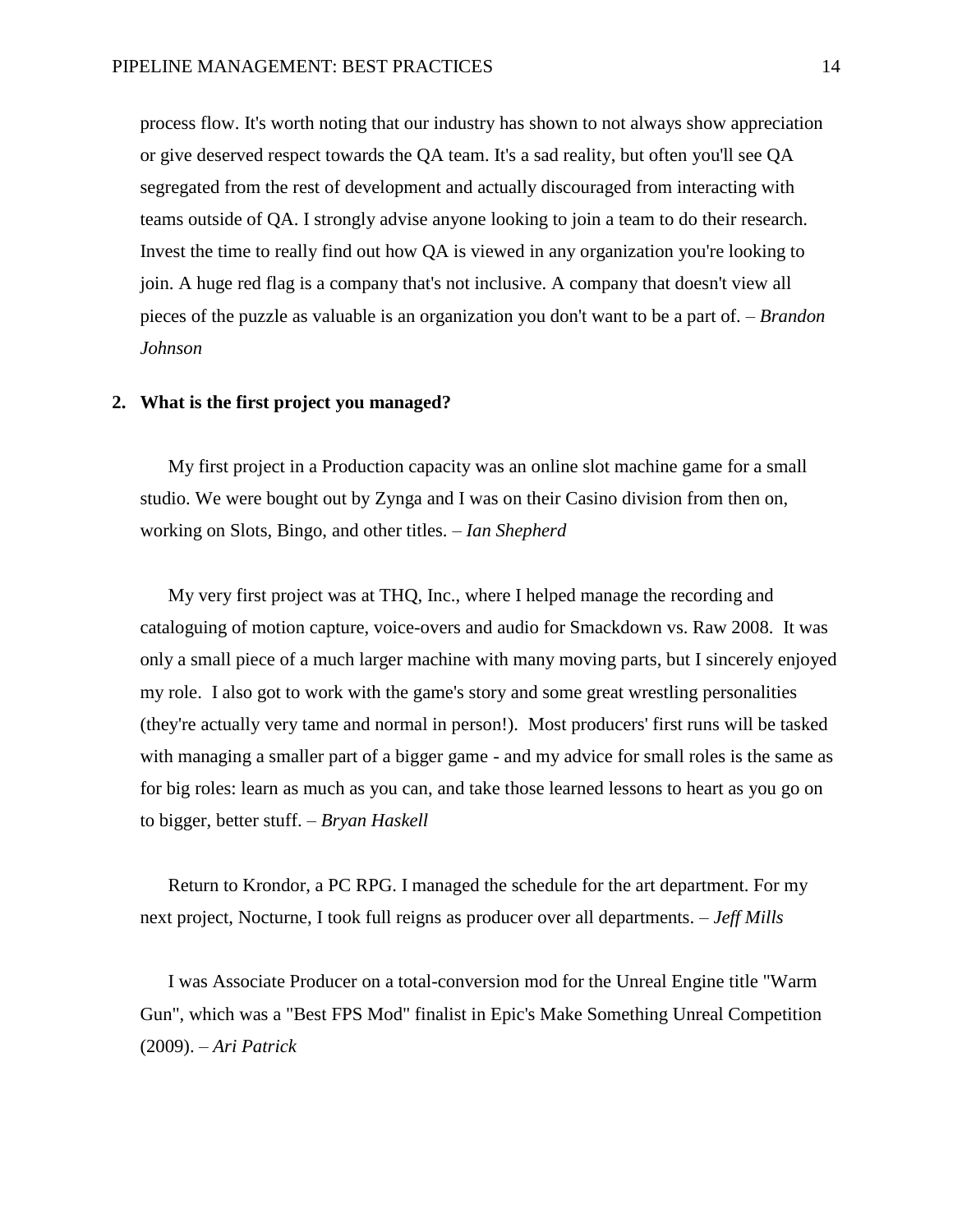4 Pics 1 Song! It was interesting jumping into a team as their producer / scrum master for a game where development had already begun. Since then I've had the opportunity to be involved with games from inception to release and can say it's more rewarding. You develop an attachment to the IP and a sense of ownership. - *Brandon Johnson*

## **3. What advice would you give new producers?**

While you need a set of production morals, established good practices/habits, and overall experience/street cred in your arsenal: trust your gut and ask the question. More often than not people are just scared to challenge standards or ask a question for fear of looking dumb. What's the worst that is going to happen? You're incorrect? If you are correct, pitfall averted. That's why you're here, to navigate the project around pitfalls. Play dumb, be a devil's advocate, and don't do it because it's "always been done that way". You can be questioning and not come off negatively. – *Ian Shepherd*

Be a sponge. Constantly absorb new information about your industry - from new technical advancements and ways of doing things, to gaming trends and new markets. Actively seek out new information to grow your skills. While nobody is going to expect you to be able to code or render 3D models, keeping abreast of the latest technologies, trends, and development methodologies - and having a working knowledge of them - will make you a much better producer than one who sits on their laurels and grows their abilities and knowledge via osmosis. – *Bryan Haskell*

If you don't have background in the disciplines you're managing, do your best to learn the day-to-day processes required for each team member to accomplish their goals. It was easier for me to manage the art team because I came from that discipline. When programming fell into my purview, I spent a great deal of time interacting with the programming staff to learn the pace and range of their work so I could best anticipate how new tasks would affect the schedule. I picked up enough programming skills from watching over their shoulder that I eventually shifted into programming roles on future projects. – *Jeff Mills*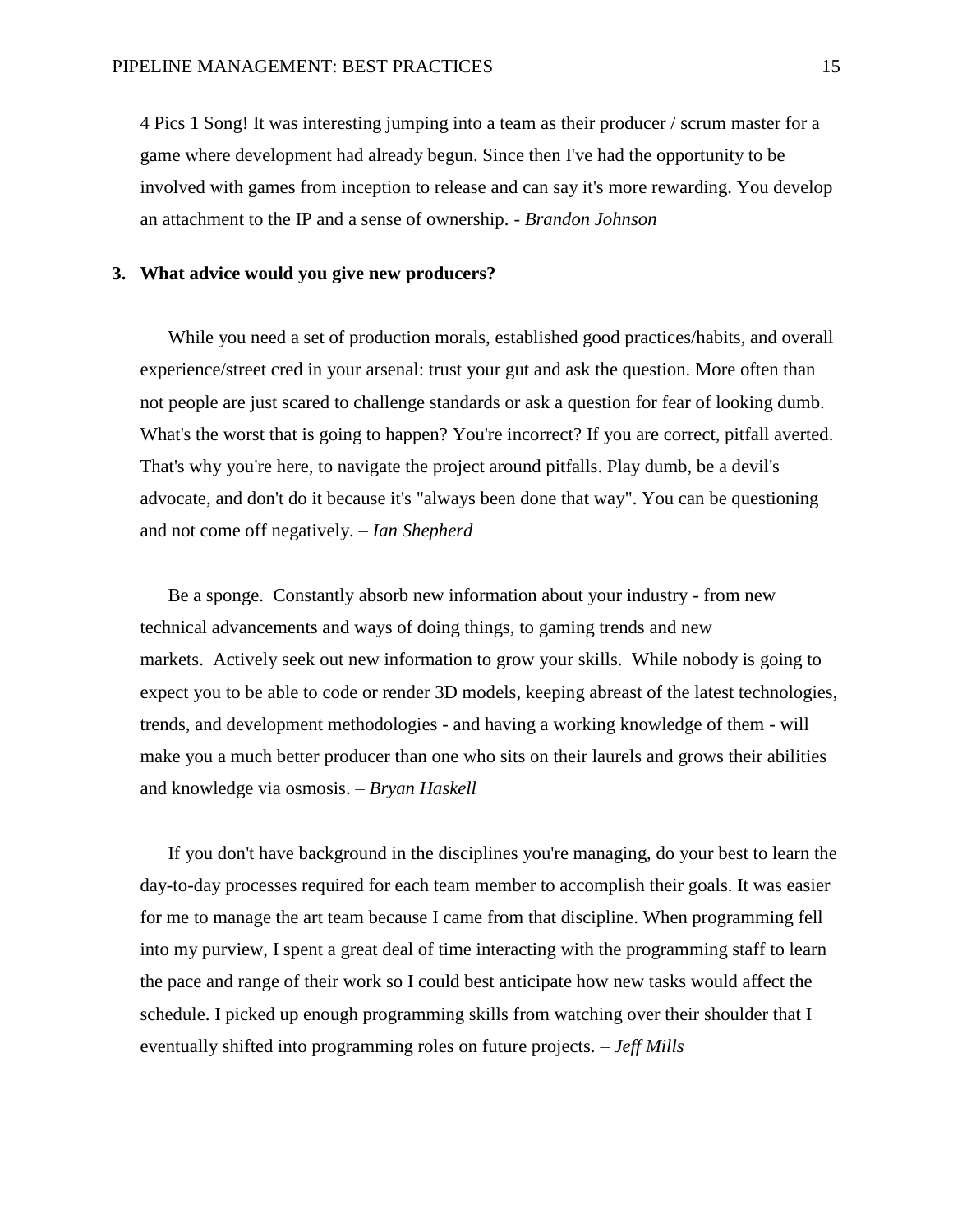In the role of production - everything is your responsibility. Never should the words "well, that's not my job..." come out of your mouth, or even run through your mind. Your primary focus is to remove any impediments that the team is facing. Your goal should be keeping the programmers coding, artists drawing, designers designing, etc. Whatever that obstacle may be, you get it out of the way or at least do your best in identifying a clear path towards resolution. - *Brandon Johnson*

#### **4. What is some of the best advice you have received?**

If there is some type of issue or problem within the team, take care of it now. This goes for personal issues, business, design, anything. Drag it into a room and put a bullet in it's (sic) head in that same room. – *Ian Shepherd* 

"Stick to your guns." When I first started into video games, I was kind of a shy, nonconfrontational personality - I equated disagreements with failure, and tried not to make waves with whoever was the most convincing or aggressive person in a room or meeting. But the game industry is one fueled largely by passion, and in a passionate industry, you get passionate people... so impassioned arguments are kind of common! You should never be afraid to raise your voice if you feel strongly about something, or feel a game will be made better with your ideas. But be civil, of course, and be ready to compromise - compromise is essential to successful collaboration, and when everyone feels like they have buy-in, it keeps that critical passion running strong throughout the project. – *Bryan Haskell* 

I came up on my own with very little mentorship, so I received very little advice. A mistake I made once was trying to undercut bad news (overtime during crunch) with bitter wit in an email. It didn't translate well, and people felt insulted that I didn't feel more compassion. Don't rely on written communication to convey sensitive topics. – *Jeff Mills*

The best advice was to work on anything and everything I could. Following that advice I worked on a lot of projects, some great, some not so great, but every project provided me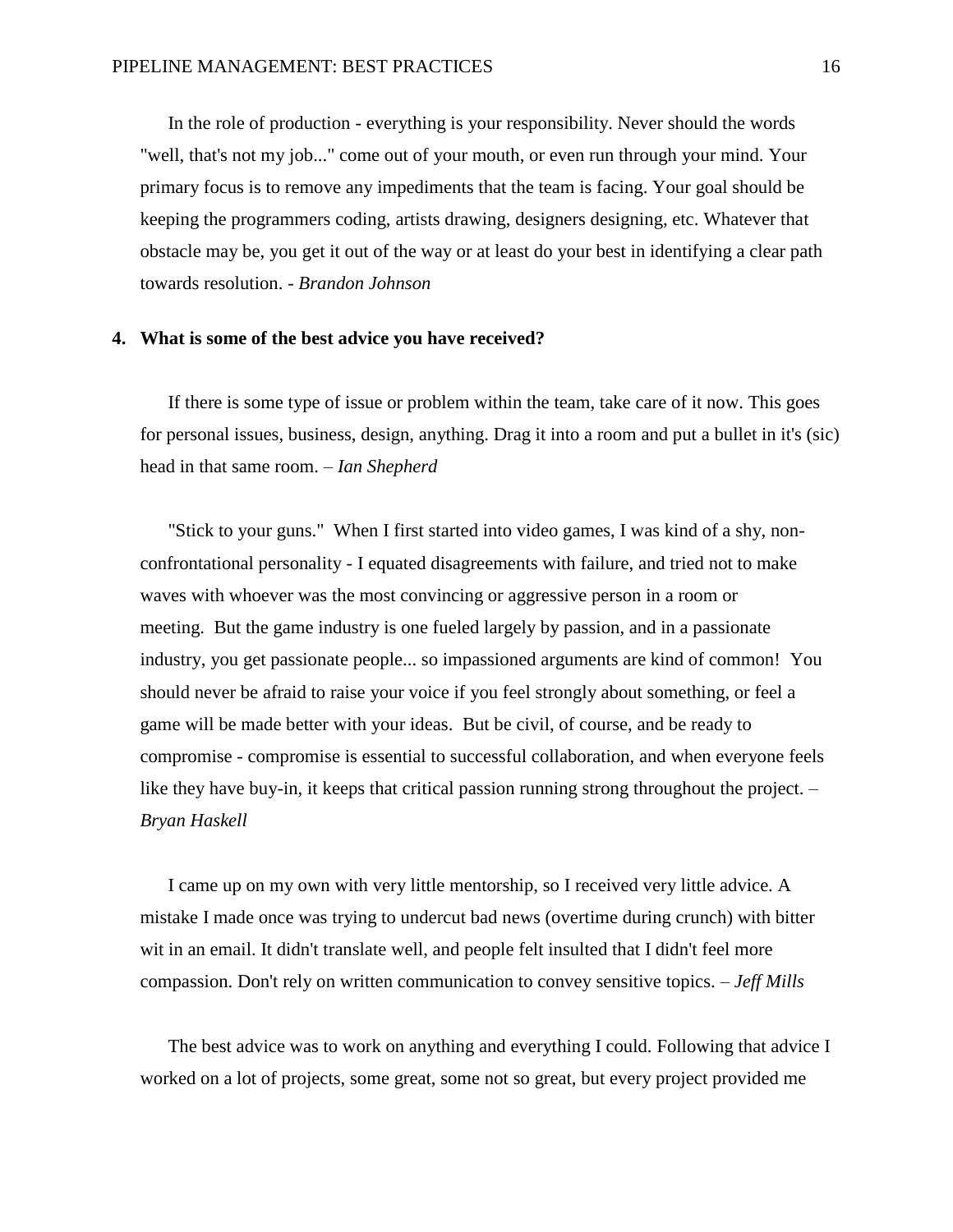with experience to better myself personally and professionally. Looking back, that's the advice I'd pass on to others - when you're starting out, find projects to work on, even if they're not paid, and gain as much experience as you can. – *Ari Patrick*

"It's ok to say no, just be sure to have a clear explanation as to why." To give some context to this quote, this is in relation to properly scoping. In the earlier days of producing, I like many others took on the delusional approach of "I can do everything and will make it fit, period!" While that may seem like an admirable stance, it's really more of a recipe for disaster. This may come off as contradictory to my response for Number 3 above, but let me explain the key differences. It's easy to agree to things, especially when you're fresh in the position and eager to prove yourself. "You want to see this brand new system implemented into all three of these games, all platforms, by Friday? We'll have it delivered by Thursday!" A noble "go get it" attitude for sure, but if the goal is unrealistic because you're also juggling the introduction of 10 new items, a new sound system and a sea of new art assets for a separate game, you're setting the team up for failure.

One thing you need to understand is PO's (Product Owners) want everything implemented in their game, asap. They'll ask for the sky every dev cycle. It's part of your job to make sure the asks are realistic and most importantly that they fit. Proper scope is huge. Don't make blanket promises without first meeting with the team, retrieving estimates and applying them towards the Sprint plan. You're doing the team a huge disservice by signing up for more than can realistically be delivered. Estimates are approximate at best, but it's better to flesh out a plan as much as possible before claiming the team can deliver on it. - *Brandon Johnson*

### **5. What is some of the worst advice you have received?**

Acceptance that you need to be on call or not separate your personal and work lives because this is video games. You'll have kids and husbands and holidays and bad days. Life comes first. I know you're thirsty but ease in, don't jump in if you don't know how deep the water is. If you're good, you can have it all. – *Ian Shepherd*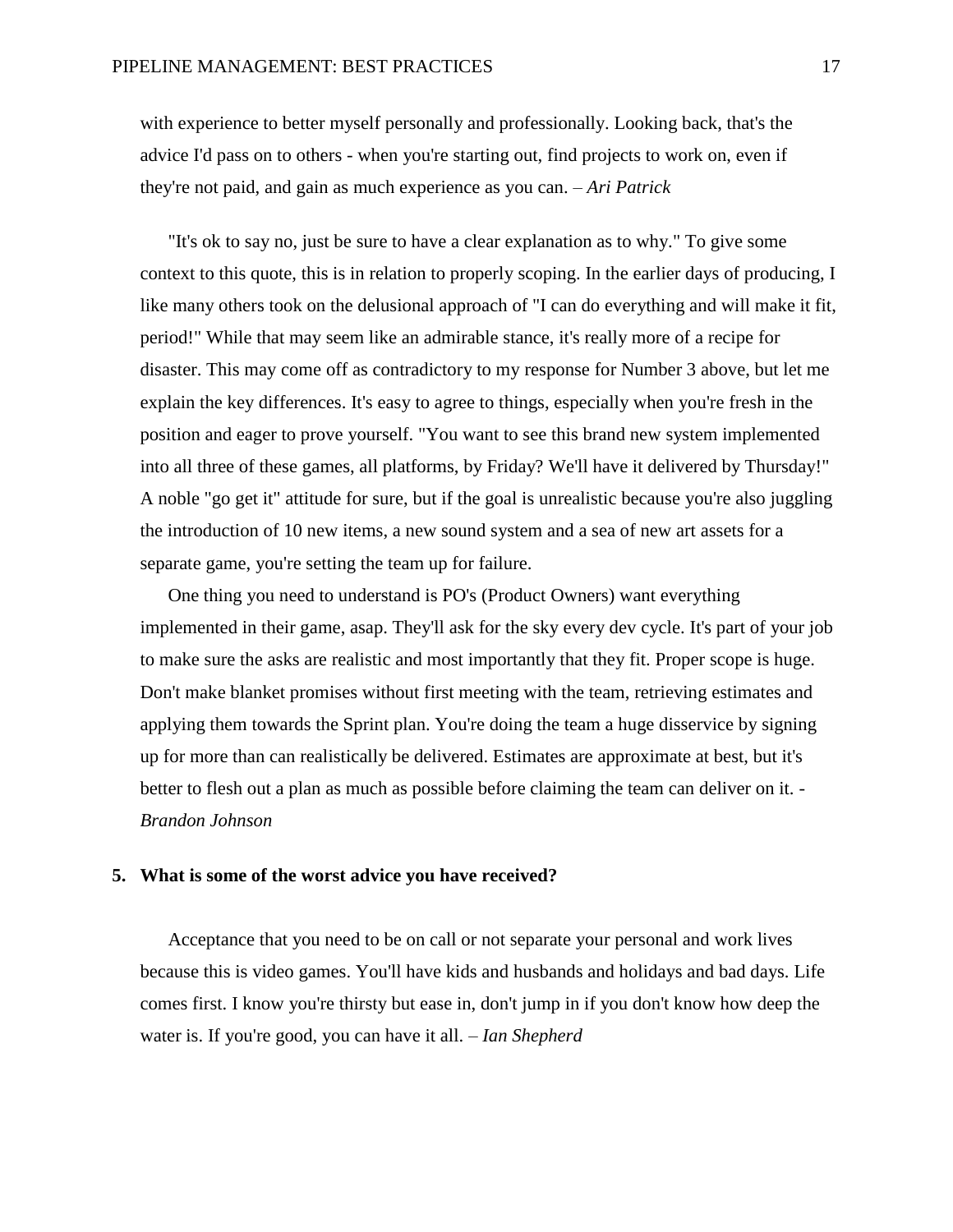"CYA (Cover Your A\*\*)." While it's important to document decisions and get verifiable confirmation on all requests, doing so out of a desire to cover yourself in case things go wrong is a bad reason for doing so. You should, by all means, take rightful steps to protect yourself properly in a difficult situation, particularly to protect your job - but doing this in order to deflect responsibility (particularly things you should be responsible for) is the wrong way to go about things. – *Bryan Haskell* 

From the external producer assigned by our publisher: "You should make the game more like Call of Duty." This represents a flaw almost all third-party management has shown during my career. They find a game they like and make that their new gold standard for what the game should be, regardless of its dissimilarity from our game. Coming from outside the team (and often outside the state), these liaisons from the publisher rarely have a strong grasp of the goals we have as a studio working on the project from start to finish, day-by-day. – *Jeff Mills* 

The worst advice I received was given to me around the time I finishing school - it was essentially to prioritize getting certifications over working on (small/indie) projects, because employers care more about certifications than some small game you made. Looking back, I wholeheartedly disagree with this advice. Certifications are great - I have my Certified Scrum Master certification, and will be pursuing my Project Management Professional certification but certifications mean nothing without practical application. Also, in interviews, being able to answer questions with experience is way more valuable. Certifications should supplement experience, not be a prerequisite for it. – *Ari Patrick*

This will sound like such a cliche (sic) response, but I do my best to forget advice that's proven to be ineffective. I highly suggest a similar approach for anyone looking to support fast paced teams. I saved this question for last and have not been able to recall a real example. As a generic response, unless the advice given is clearly immoral or undisputedly bad, you should entertain the idea of at least attempting it. Be open to suggestions, from anyone. You never know when someone will point you in a more efficient direction. - *Brandon Johnson*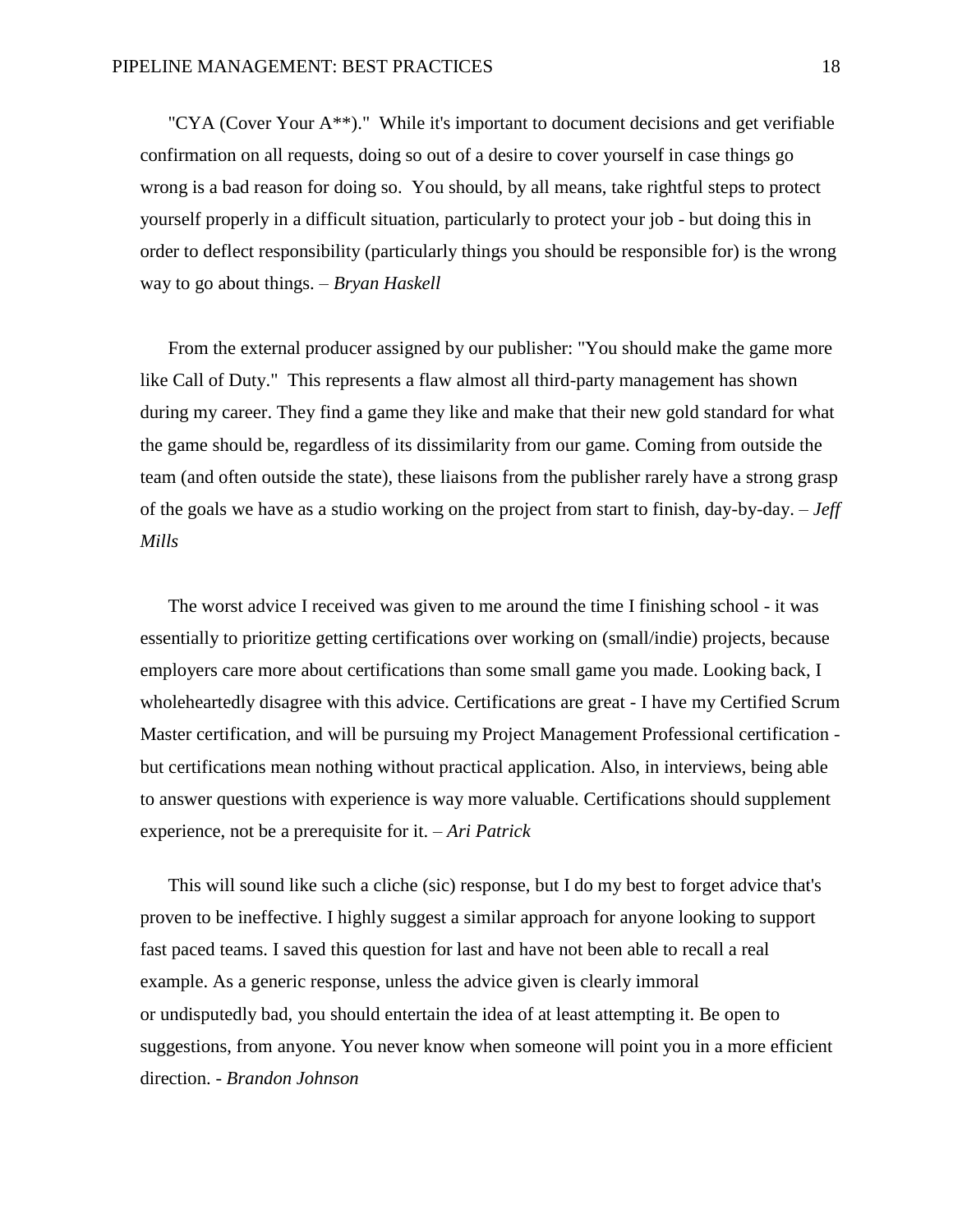# **6. Do you typically deal with small or large teams? If you have dealt with both, which do you prefer and how are they different?**

Both. Be ready for both and be versatile enough for both. They are going to ask about that in a job interview. Be able to say both. Me personally I prefer small and I would suspect most would also just because it's less complicated/more agile. Large teams bring in complications and generally are seen from higher above as being capable of more, so the stakes are usually higher. Also bigger means you're probably at a larger company, so that bring's it's (sic) own concerns/hassles. – *Ian Shepherd*

I've worked with both big and small teams in my career, and while I can say that I prefer being on small teams - where everybody works closely with one another, and there's some good camaraderie - working on a big team affords you the opportunity to make some VERY cool games. But the downside of having a larger team is that communication - and generally keeping everyone looped in on things important to their work - becomes exponentially harder. When you're working with a sizable development team - often numbering in the hundreds or more, and spread out across the globe - an effective, flexible communication plan becomes absolutely essential to success. – *Brian Haskell*

I stepped out of the management roles when the teams became too large to manage single-handedly. My best experiences have been teams of two or three programmers, one to four scripters and five or six artists. At that size, I was able to maintain complete awareness of all aspects of the game while still overseeing the final scripting that combined all the assets into a final game. In Nocturne, I was the sole scripter, and as subsequent games grew in scope to require more scripters, I spent more time overseeing the work of others during this final stage of development than actually producing the work myself. By the time it was necessary to bring in producers whose sole responsibility was tracking schedules and maintaining relationships with publishers, I gladly handed the reigns over to these others so I could focus on the act of making the game itself, which has always been my real passion.

It's a real shame when a team is so large that it requires multiple levels of management to hold separate meetings to discuss the development of the game. The game loses cohesion and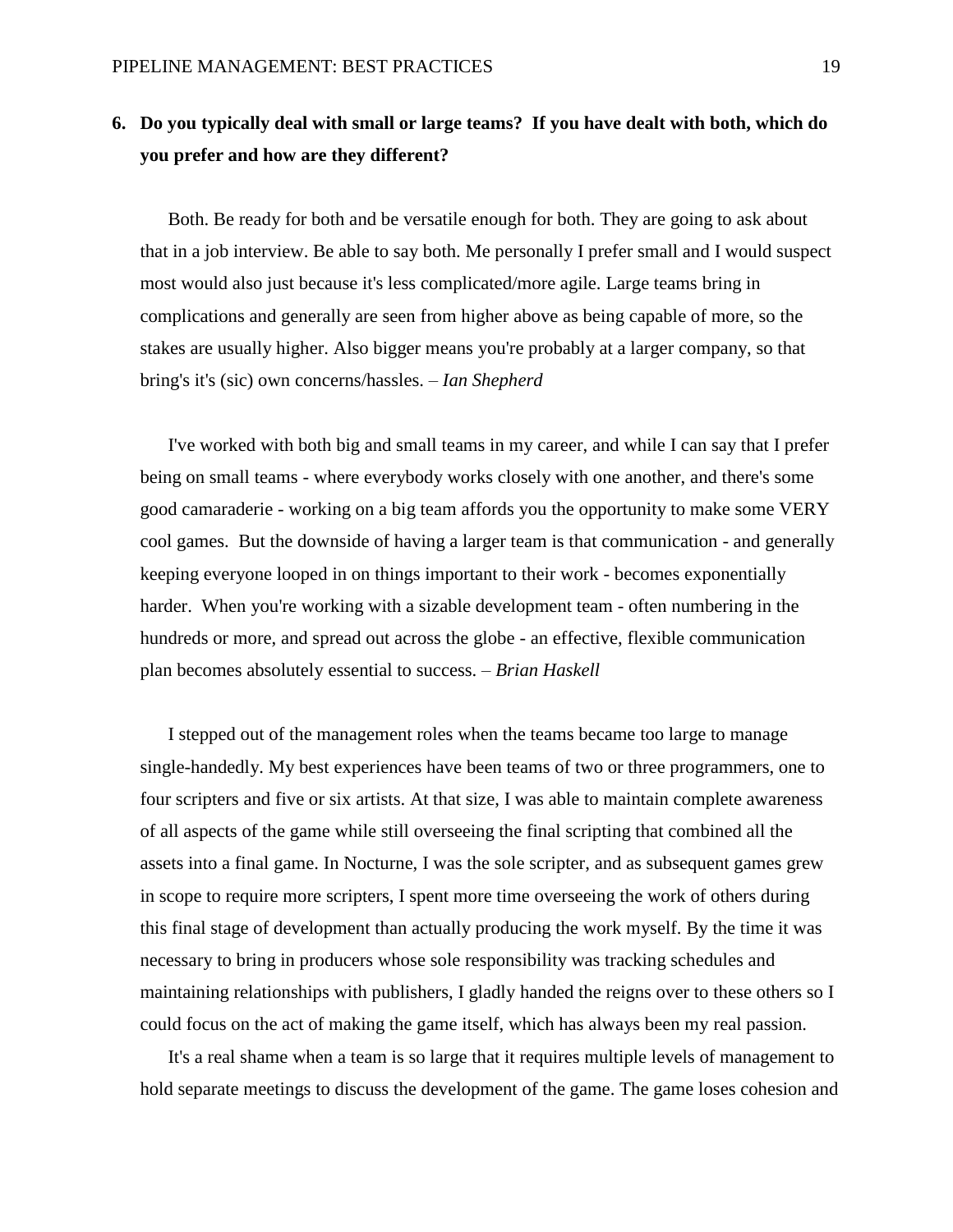focus, and a smaller percentage of the work day involves actual work. Scrum and Agile techniques mitigate this loss of productivity to a certain extent by intermingling the disciplines and maintaining some focus across the entire team, albeit in fragments. – *Jeff Mills* 

At Reel FX, I work with a team of approximately 250 people  $(\sim 15 \text{ in my department})$ . Outside of Reel FX, I typically work with smaller teams (<20 people) on various projects, but mostly indie games. It's tough to choose between the two environments because they are so different (large teams require more well defined processes and structure to keep everyone on the same page, while smaller teams can be more organic and intimate), but if I had to choose, I'd go with small teams, because of their intimacy and sense of comradery. – *Ari Patrick* 

Typically I deal with small specialized teams which function on 3 week Sprints (development cycles). I've had much larger teams in the past, but this was in a customer service servile leadership role in an entirely different industry. From a team management perspective, I can't say that I have strong feelings one way or another in terms of preference. If I had to choose I would give a slight edge to smaller teams specifically for how much more you can invest in each team member. With larger teams you're going to be spread thin. Larger teams are typically able to get more done in shorter time frames. Smaller teams are usually easier to manage due to less pieces in the machine to take care of. - *Brandon Johnson*

### **7. How has your approach evolved over your career?**

I am now much more of a peacemaker/arbitrator than I was before. I know now (because I've seen it happen) that many kinds of issues can sink a team and therefore the project. I take less sides and I am more open. Being tolerant of people you don't want to work with, taking all opinions in, avoiding the forming of little groups/cliques etc. This doesn't mean you don't take a stance on issues. You simply become flexible. Be water. – *Ian Shepherd*

When I first started out as an associate producer, I thought I had to keep constant tabs on everything and everyone - checking, double-checking that things were going smoothly and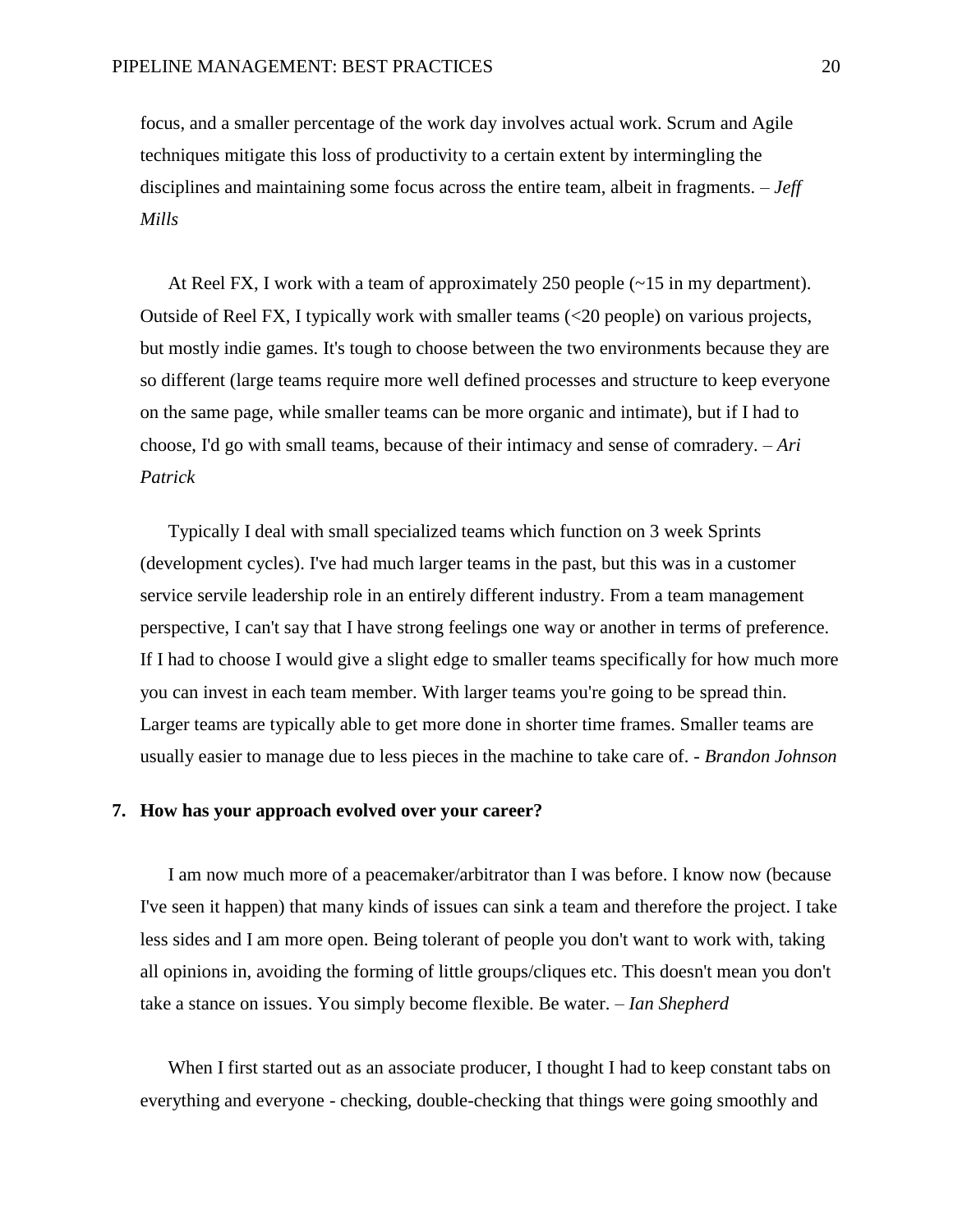would come in on time, to the point of annoyance. Thankfully, I got away from that habit, and now instead of shoulder-surfing, and sitting on their shoulder to make things are done, I'm more of a hands-off manager who has learned to trust the people on his team. It's also a product of my taking the time to get familiar with various technologies, best practices, and better management techniques. Now, I make it a point to learn my teammates' strengths and where they can improve, and coach them over time to get really good at raising any concerns they may have. In a perfect world, a guy like me isn't necessary; impediments would be readily solvable to any developer. But since we live in an imperfect world, I can settle for building up very independent developers and teams, which improves flow and efficiency over time. – *Bryan Haskell*

As might now be apparent, I'm not a typical producer / manager. I filled in those roles as needed throughout my career while still maintaining my productive output. In smaller teams, I was able to focus the output from my fellow developers to provide the exact resources I needed to craft the game into its final state, something a non-producing producer might not have had the perspective to accomplish. The studios I've worked for have always been growing, as have their team sizes, so I've moved further from management and more toward smaller, encapsulated disciplines like user interface and game system / tool design. – *Jeff Mills*

When I started my career, process was king - I believed a well designed (sic) process could eliminate/mitigate nearly any issue. While I still believe well defined processes are important, I have since learned that the best processes are ones that are built around the team. People aren't robots, so even with the best processes things can fall apart because people. As a result, I spend a lot of time working to understand people's motivations, what problems they see, and how they would resolve them - all of which are factors I take into account when creating/updating processes and rolling them out. Also, I've learned to take notes, pictures, and backups of everything, because the number of times I've needed to reference something from a couple years ago or repurpose an old spreadsheet has been astounding. *– Ari Patrick*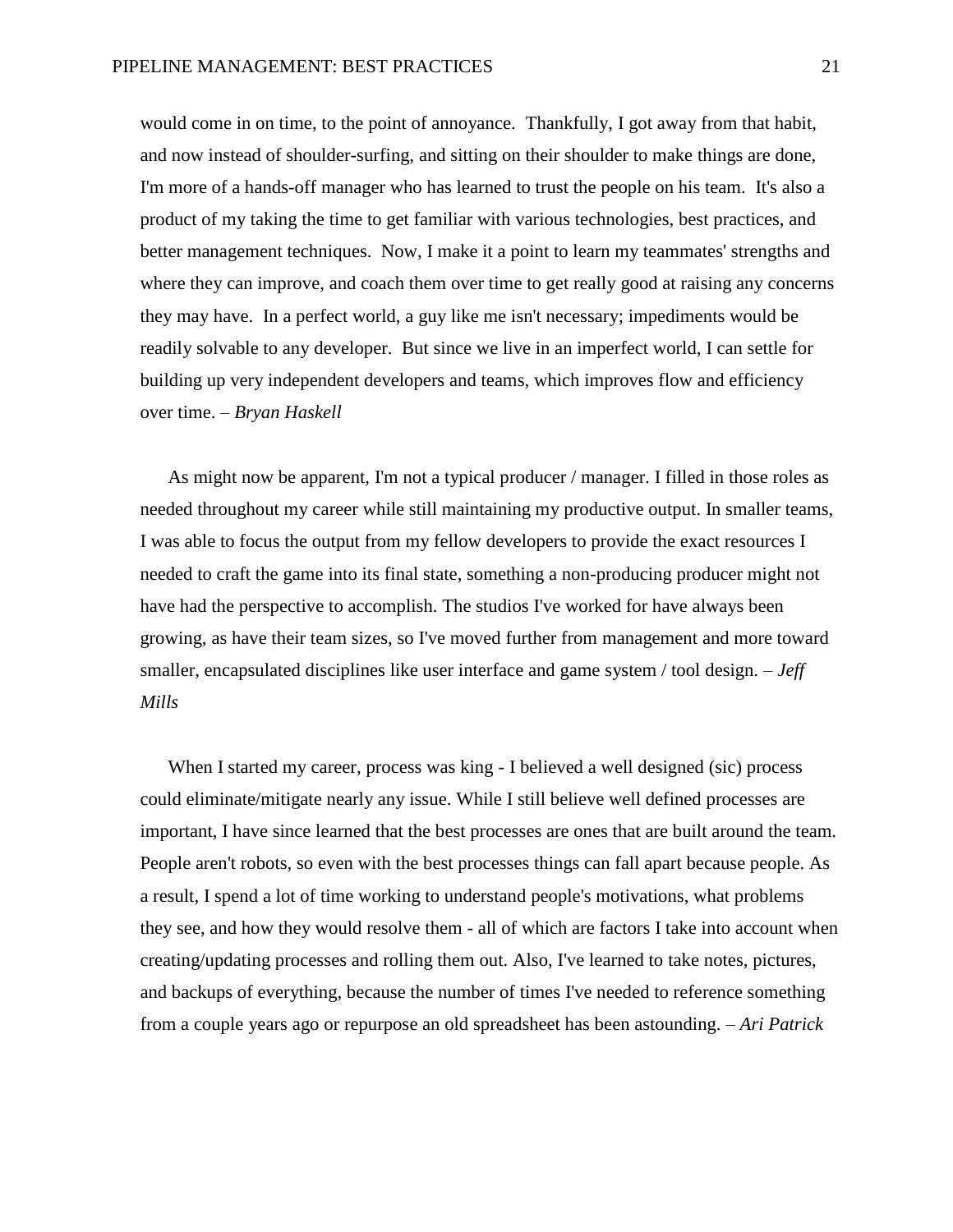That's an interesting question, and it's one that I'm not sure I'm the best suited to answer. I would imagine those that I've worked with over the years would have much better insight here, but I'll give my biased opinion. I would say that my approach itself hasn't evolved too much really. Since day one in the industry (in both QA and Production) I've taken the approach of "What else can I do to help?". This approach naturally gravitated me towards the Production department I believe, and it's an approach I've stuck with. The neat aspect about this is it has allowed me to wear several hats within the development process. Now this could be partially due to the smaller size of our studio, but I like to believe that my approach has opened up otherwise nonexistent opportunities for me throughout my time in the industry. - *Brandon Johnson*

## **8. Do you have a preferred management method such as scrum or another type?**

Generally, there is Waterfall, Sprint based Agile, and Lean (kanban) methodology. I prefer Lean. I am a fast and loose style of production and Kanban works with that. Take it off the line, get it done to completion, pick up another one. You just feed work into the woodchipper (sic) and it gets done. Long term plans are usually worthless and [in my opinion] the best way to get something done is to begin. It's also light on meetings, syncs, and other [bullshit] that vampires away time from my engineers. Also I am a high  $C/S$  DiSC<sup>1</sup> type (the majority of Production types are high D) so I tend to like to build a machine and then let it run, tune it, let it run, etc. I will say that I do miss my sprints sometimes, but I am not a fan of arbitrary delivery dates or pressure for no reason. – *Ian Shepherd*

I've found, over the course of working on many games, that the type of project management applied to a project should fit the requirements of the project itself. For instance, if there's a lot of technical uncertainty on a game, and we're going to have to do a lot of investigation, Scrum and XP are useful both for working from a fungible backlog and

 $\overline{\phantom{a}}$ 

<sup>&</sup>lt;sup>1</sup> The DiSC method refers to a series of behavior profiles. The letters stand for Dominance, Influence, Steadiness and Conscientiousness. Ian's statement indicates that he is falls into the Steadiness and Consientiousness half of the DiSC chart.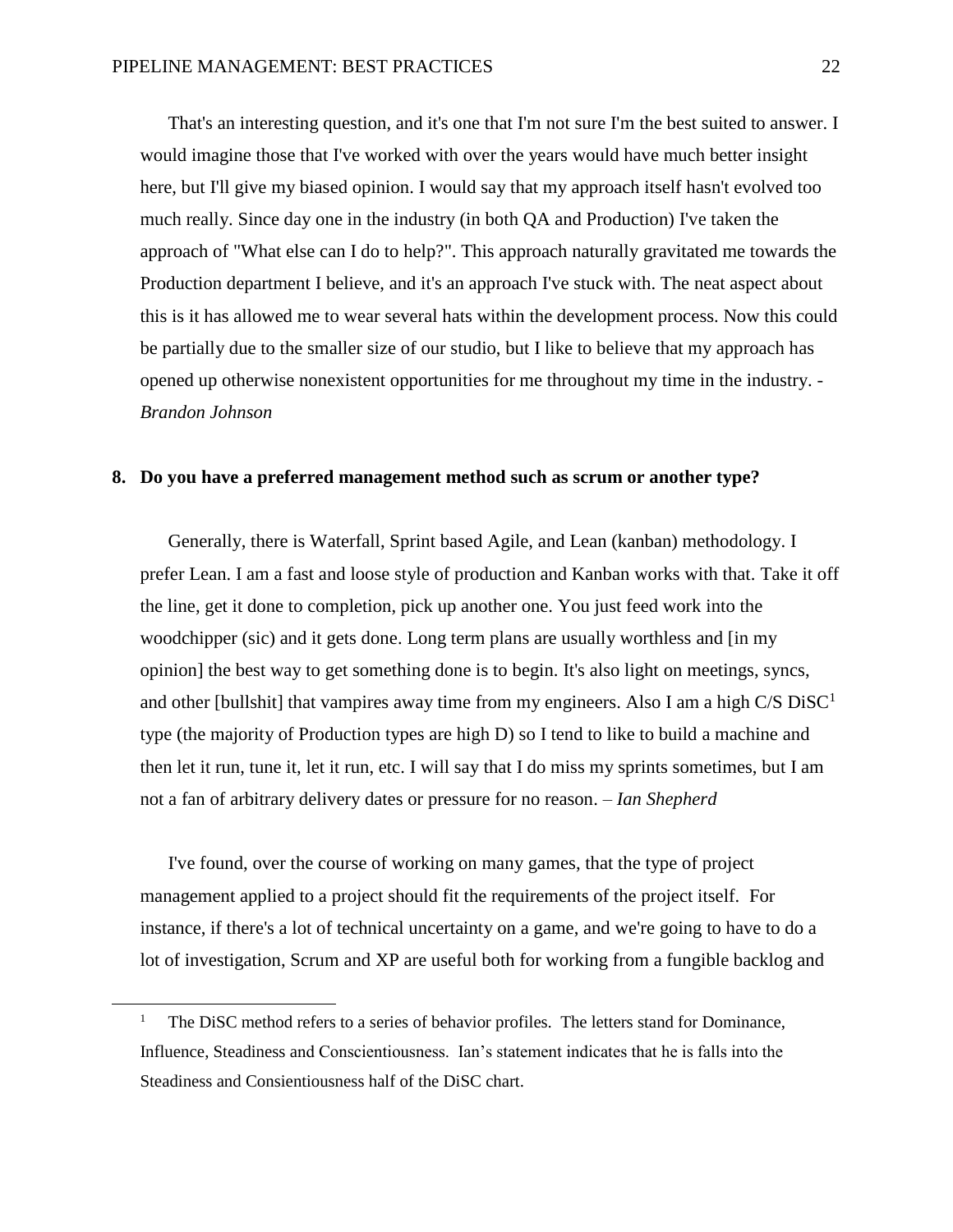keeping tabs on everyone's progress and impediments. But if we're developing something like a Words with Friends app or a Bluetooth garage door controller, which doesn't have a lot of unknowns, you can get away with something like Waterfall, where the tech design is pretty well concrete from the outset. – *Bryan Haskell* 

I start with Microsoft Project to build the framework for a schedule for the entire project, but in day-to-day task tracking, I use checklist apps like Todoist that allow sharing among team members, assigning and nesting tasks. Back when I started, there weren't as many task listing apps, so I usually managed such lists manually, something that was only feasible in small teams. – *Jeff Mills*

# **9. Have you ever had to deal with unprofessional team members? If so, how did you approach the situation?**

Of course, as will anyone in any industry for that matter. The best way to approach a situation like this is to communicate with them in a 1 on 1 environment. You don't want to put someone on blast in front of their peers. That's just asking for them to immediately go into defensive mode as they'll feel attacked. It's important that you first explain to them the behavior you're observing. This allows them to see your perspective, it shows them that you care enough to bring it to their attention and it also allows you to ask them if this has been their intention. What you might view as obvious unprofessional behavior, someone else may perceive as standard. Perceptions will vary.

From here you can discuss ways to work towards improving on whatever areas are deemed unprofessional. In most cases, you'll see huge success from this approach. Communication is so crucial, in any environment really. In the rare event where you've discussed someones behavior (from a completely constructive standpoint, that's important), they disregard your advice and continue to perform poorly, you owe it to them and the rest of the team to give a heads up to their direct supervisor. Remember, your'e in a servile leadership role as a teams Producer. Your'e not the guy/girl to reprimand anyone. You're a proponent towards overall team cohesiveness and ensuring everyone has everything they need to get the job done.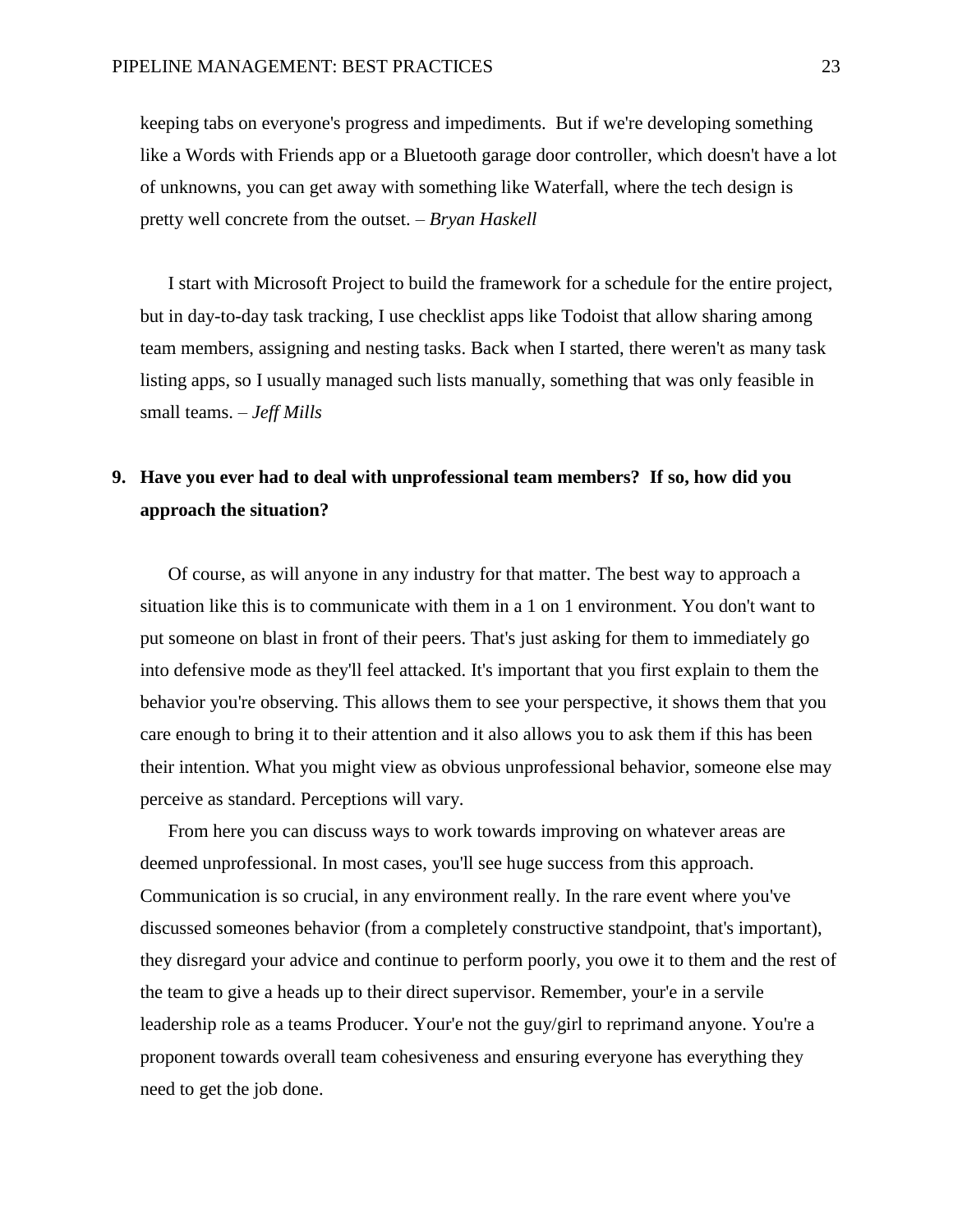One exception where I would advise against this approach is if the person is exuding any sort of violent behavior. In that scenario you need to report it to your direct supervisor or someone in upper management. It's best to not get involved at that point, for both parties. - *Brandon Johnson*